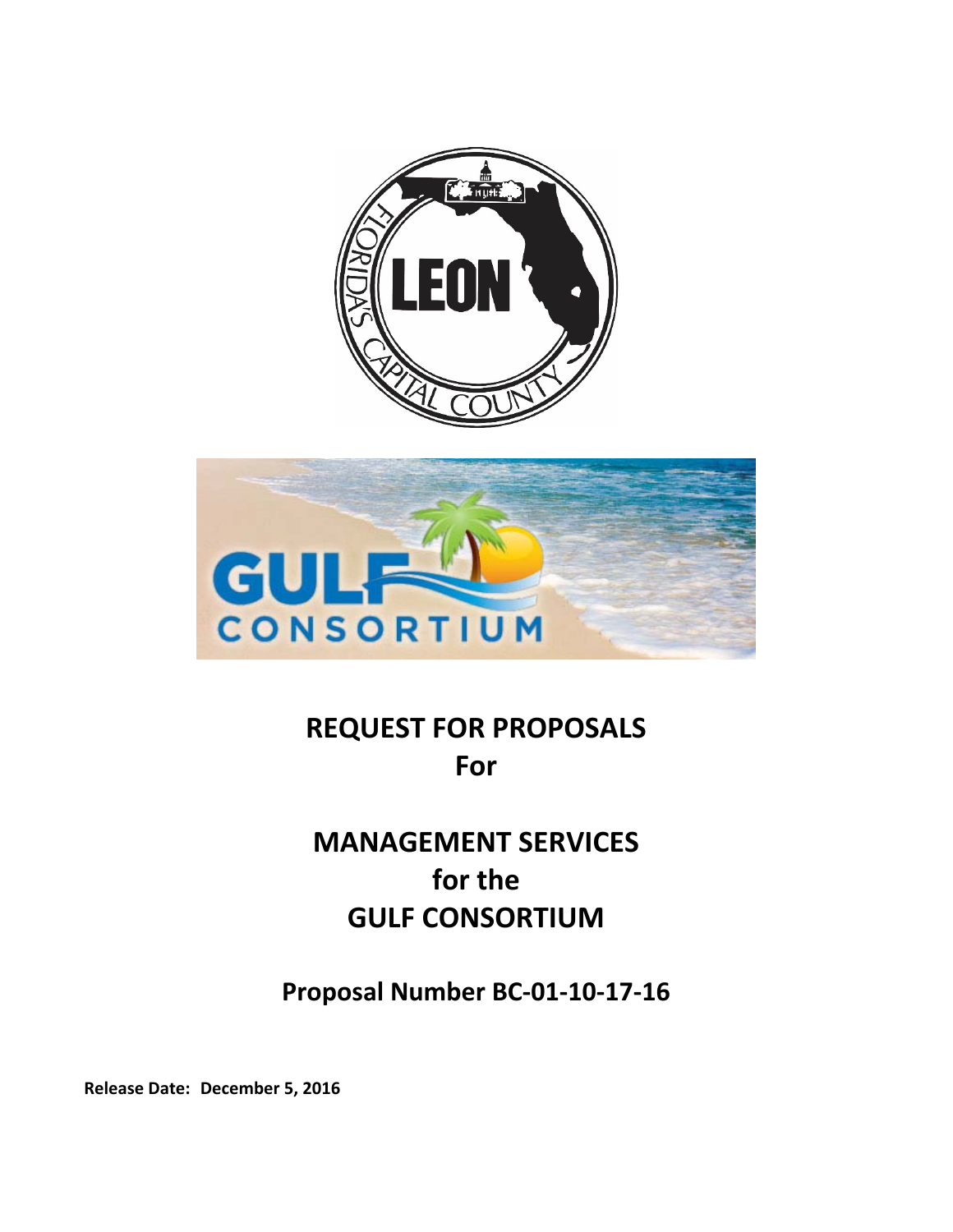### **I. INTRODUCTION**

Leon County (County) is issuing this Request for Proposals (RFP) as part of the procurement services it is providing to the Gulf Consortium (Consortium) pursuant to an interlocal agreement between them. The Consortium serves as the ultimate decision making body in the selection process for this RFP. This solicitation is for the procurement of management services for the Gulf Consortium.

# A. BACKGROUND

In response to the explosion of and the resulting oil spill from the Deepwater Horizon offshore drilling rig in the Gulf of Mexico on April 20, 2010 (Deepwater Horizon Oil Spill), the United States Congress enacted the Resources and Ecosystems Sustainability, Tourist Opportunities, and Revived Economies of the Gulf Coast States Act of 2012 (RESTORE Act) (title 1, subtitle F of Public Law 112‐ 141) as part of the Moving Ahead for Progress in the  $21<sup>st</sup>$  Century Act. The RESTORE Act was passed by Congress on June 29, 2012 and signed into law on July 6, 2012 by the President.

The RESTORE Act establishes funding from a portion of the administrative and civil penalties under the Federal Water Pollution Control Act from the Deepwater Horizon Oil Spill for the ecological and economic restoration of the Gulf Coast region. The RESTORE Act directs funding for the development and implementation of the State Expenditure Plan in each of the five Gulf Coast States.

The Gulf Consortium is a public entity created in October 2012 by Interlocal Agreement among Florida's 23 Gulf Coast counties, from Escambia County in the western panhandle of Florida to Monroe County on the southern tip of Florida and the United States.

Florida's 23 Gulf Coast Counties formed the Consortium to meet requirements of the RESTORE Act for Florida to develop a State Expenditure Plan. The Consortium Board of Directors consists of one representative from each county government and six members appointed by the Governor. As a public entity, the Consortium must meet all government transparency requirements in Florida, including open public records and meetings, ethics and state auditing obligations.

The Gulf Consortium is working with Florida's Governor, state agencies and other restoration partners to advance common goals, reduce duplication, and maximize benefits to the Gulf Coast region. To this end, the Governor and the Consortium entered into a Memorandum of Understanding (MOU) on June 12, 2013 to further the collective objectives of maximizing efficiencies and revenue opportunities under the RESTORE Act. The Governor's appointees represent diverse interests to provide input and guidance to the Consortium on policies and criteria used to select projects, activities and programs for inclusion in the State Expenditure Plan.

The MOU provides for a coordinated review and input by the Florida Department of Environmental Protection (FDEP) and other state agencies during the development of the State Expenditure Plan (SEP). The MOU requires the Consortium to meet the following requirements at a minimum for the selection of projects, activities and programs for inclusion in the SEP:

- Consistency with the applicable laws and rules;
- Prioritization based on criteria established by the Consortium;
- Consideration of public comments;
- Approval by an affirmative vote of at least a majority of the Consortium Directors present at a duly noticed public meeting of the Consortium; and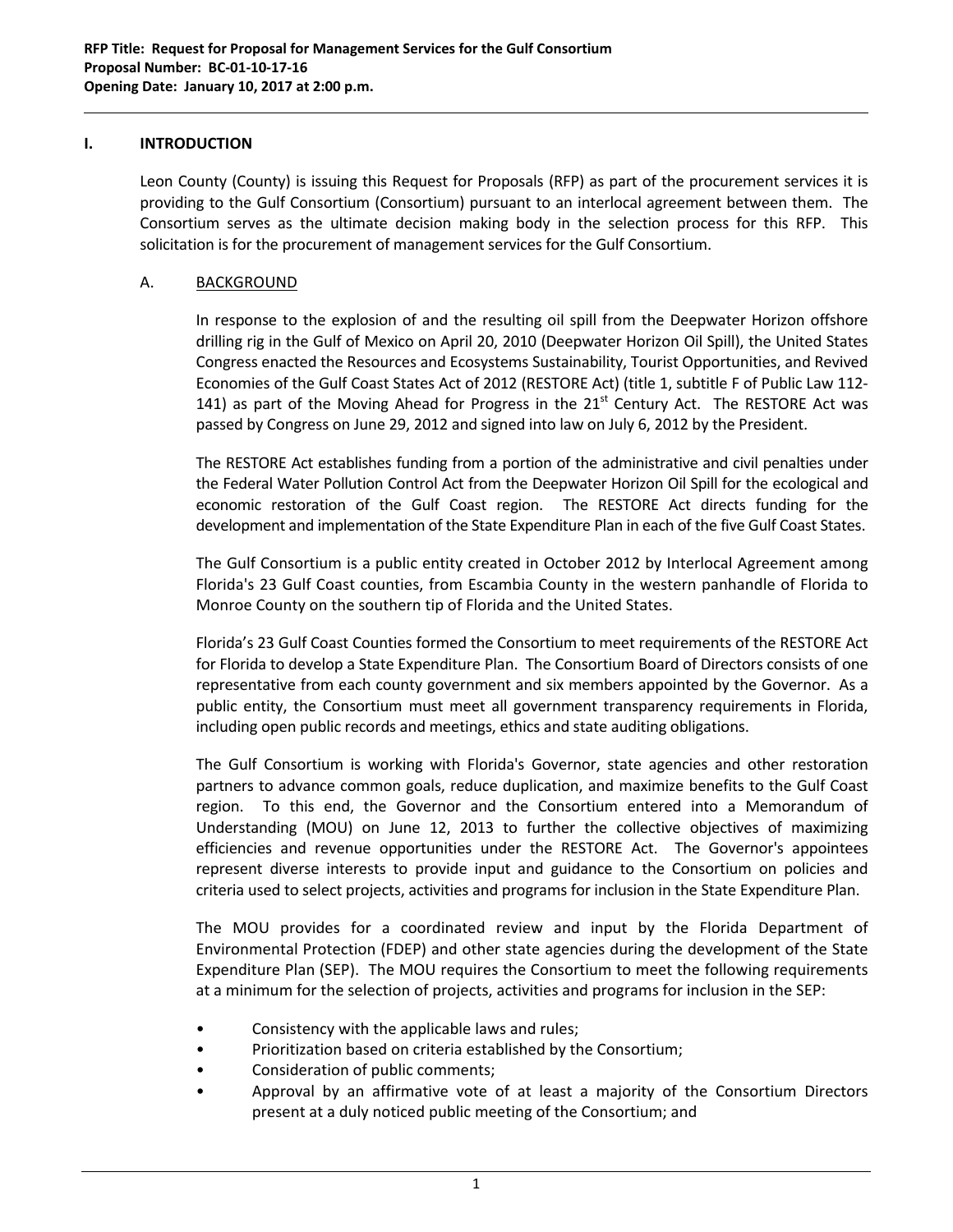• State agency involvement, input and review in the development the State Expenditure Plan, pursuant to the MOU.

After development of the SEP by the Consortium, the Governor is responsible for submitting it to the Gulf Coast Ecosystem Restoration Council (Council) for approval.

The RESTORE Act provides criteria for the State Expenditure Plans. Included among those criteria are requirements that the SEP take into consideration the Council's Comprehensive Plan and that the SEP be consistent with the goals and objectives of the Council's Comprehensive Plan.

The Permanent Manager will report directly to the Gulf Consortium Board of Directors.

#### B. FUNDING CONSTRAINTS

The Consortium is a newly created governmental entity. At this point, the Consortium functions with modest resources provided directly by its 23 member counties and through a planning grant from the Council. Currently, the Consortium has budgeted \$60,000, annually, for the Florida Association of Counties' interim management services through the county contributions and \$50,000, annually, for two years, for contract management services through the planning grant. The scopes of these two services are being combined in this RFP. Finally, there may be additional administrative and/or direct grant costs that could be reimbursed but those costs' rate/timing of reimbursement is unknown and responses to this RFP are deemed to have assumed the risk on the level of any such reimbursement. Nothing in this paragraph expressly or impliedly obligates the Consortium to enter into a contract for management services at these revenue amounts.

# C. PROJECT OVERVIEW

The Consortium has no employees but instead contracts for services. This solicitation is for the procurement of management services for the Gulf Consortium.

#### D. TERM OF CONTRACT

The initial contract resulting from this RFP will be effective after approval by the Consortium Board of Directors to start on an agreed upon date for a period not to exceed two (2) years. After the initial two (2) year period, at the sole option of the Consortium, the contract may be extended for no more than three additional one (1) year periods. Such one (1) year extensions will be automatic unless the Consortium provides written notice of non-renewal to the Contractor no less than thirty (30) days prior to the expiration date of the then current term.

# E. **EXHIBITS AND RESOURCES**

The following resources are listed for informational purposes to assist firms in preparing responses. To download copies of the following resources, follow the link provided or go to the Leon County website at www.leoncountyfl.gov/ProcurementConnect.

- 1. RESTORE ACT
- 2. Interlocal Agreement Establishing the Gulf Consortium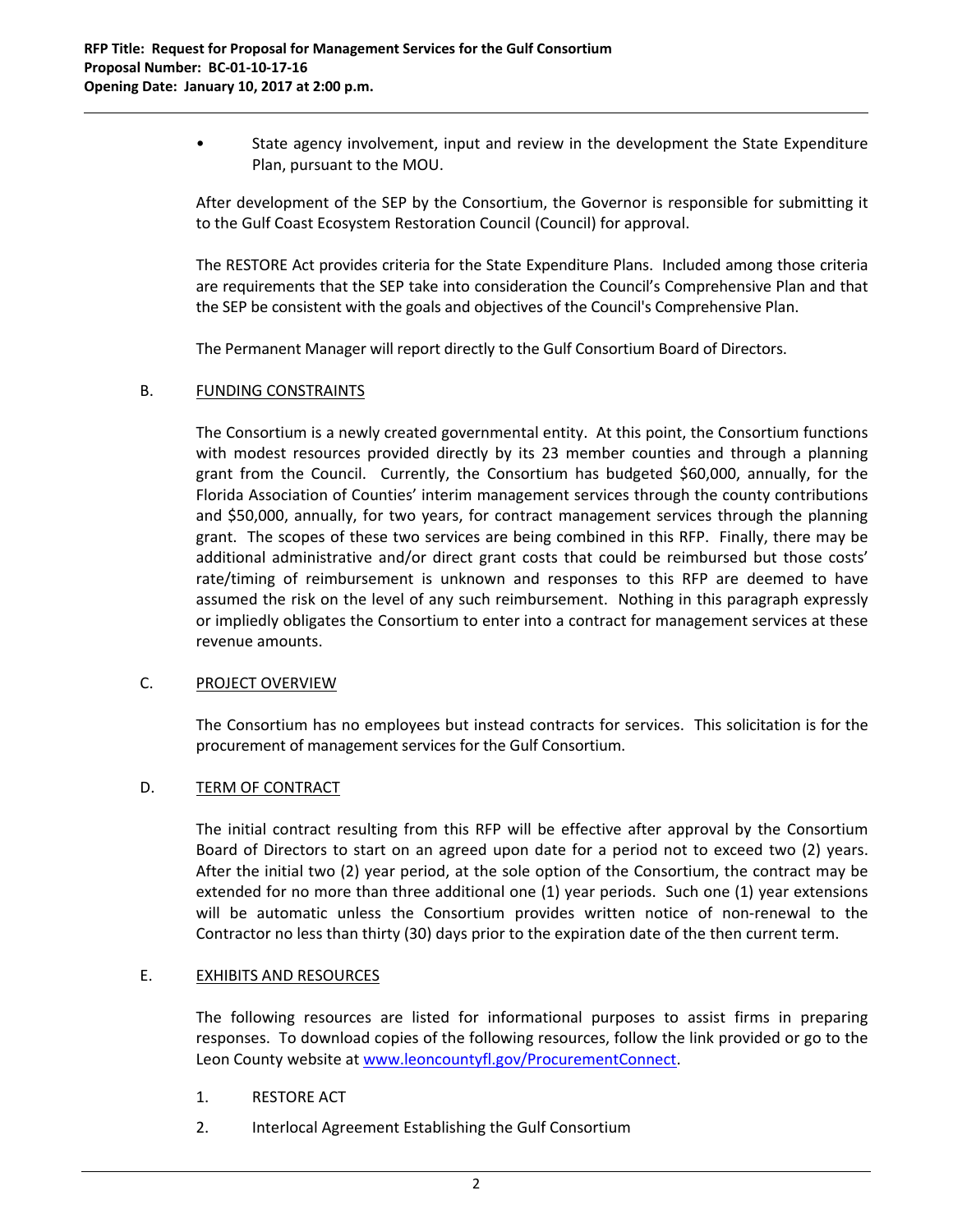3. Memorandum of Understanding between the Gulf Consortium and Florida Governor

- 4. Applicable U.S. Treasury Rules (http://www.treasury.gov/services/restore-act/Pages/default.aspx)
- 5. Applicable Restoration Council Rules and Releases (https://www.restorethegulf.gov/ourwork/spill‐impact‐component)
- 6. The Consortium's Purchasing Policy for Legal Services, as amended
- 7. Comprehensive Plan: Restoring the Gulf Coast's Ecosystem and Economy by the Gulf Coast Ecosystem Restoration Council (August 2013 and August 2016 update)
- 8. Gulf Consortium's Planning State Expenditure Plan, as approved by the Restoration Council (http://www.fl‐counties.com/planning‐state‐expenditure‐plan)
- 9. Gulf Consortium's Planning Grant Agreement with the Restoration Council (http://www.flcounties.com/consortium‐contracts)
- 10. Gulf Consortium's Interlocal Agreement with the Leon County Clerk of Court for Fiscal Agent Services (http://www.fl-counties.com/consortium-contracts)
- 11. Documents related to the Competitive Procurement, Contract, and Contract Amendment between the Gulf Consortium and ESA (available at www.FACRestore.com)

# **II. DEFINITIONS**

- A. "Addendum" is a written document used to expand or more fully explain the terms of a bid instrument including an Invitation to Negotiate. An addendum is not a contract "Amendment."
- B. "Board" means the Board of Directors of the Consortium.
- C. "Consortium" means the Gulf Consortium created by the Interlocal Agreement.
- D. "Contractor" means any person having a contract with the Consortium.
- E. "Designee" means a duly authorized representative of a person holding a superior position. In the case of the Manager, the term "Designee" includes, but is not limited to, the Purchasing Director of Leon County.
- F. "Firm" means any corporation, partnership, limited liability company, individual, sole proprietorship, joint stock company, joint venture, business or any other private legal entity.
- G. "Intended Decision" means a written notice that states the Firm to whom the Consortium intends to award a contract resulting from a solicitation and which establishes the period in which a notice of intent to protest may be timely filed. The Intended Decision is posted on the Leon County website and on the Public Notice board in the Leon County Purchasing Division.
- H. "Manager" and "Consortium Manager" mean the Manager or Interim Manager of the Consortium, or his designee.
- I. "Plan Holder" or "Registered Plan Holder" means a firm, business, or individual who has either downloaded or requested a copy of the solicitation document from the Purchasing Director or the Leon County purchasing website.
- J. "Purchasing Director" means the Leon County employee duly authorized to enter into and administer contracts and make written determinations with respect thereto under the terms of the purchasing policies of the Board of County Commissioners of Leon County.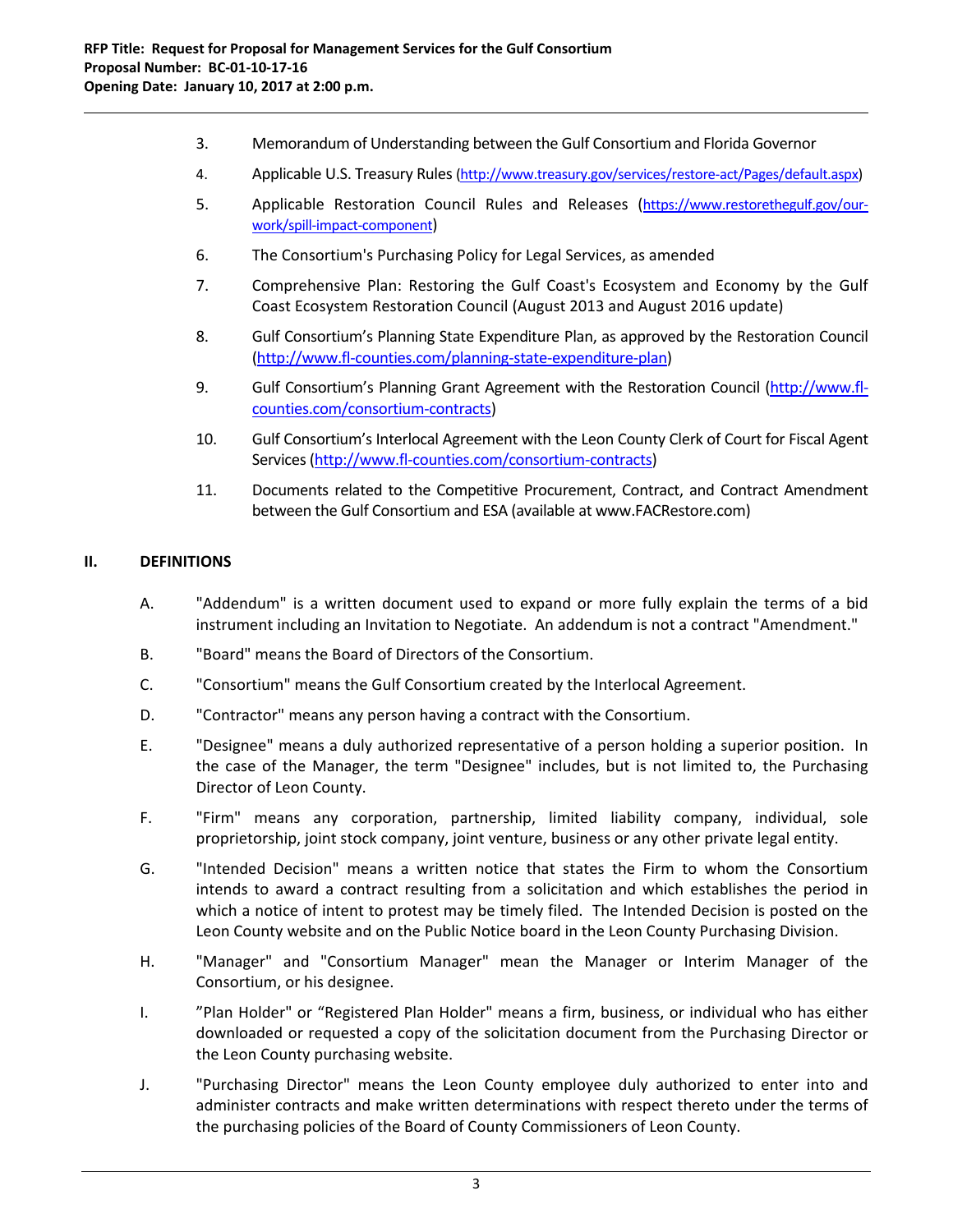K. "RESTORE Act" means the Resources and Ecosystems Sustainability, Tourist Opportunities and Revived Economies of the Gulf Coast States Act of 2012 adopted by the United States Congress in Public Law 112‐141 and signed by the President.

L. "State Expenditure Plan" means the Florida Plan required by the RESTORE Act to be developed by the Gulf Consortium and submitted for approval to the Gulf Coast Ecosystem Restoration Council for funding projects, programs and activities that will improve the ecosystems or economy of the Gulf Coast Region, under the Spill Impact Component.

# **III. GENERAL INSTRUCTIONS**

# A. Schedule of Events:

Below in Table 1 is the current schedule of the events that will take place as part of this RFP process **(Schedule of Events).** Leon County reserves the right to make changes or alterations to the schedule as the County determines is in the best interests of the public. If any changes to the Schedule of Events are made, Leon County will post the changes on the Leon County website either as a public meeting notice, or as an addendum, as applicable. **It is the responsibility of Registered Planholders and other interested persons and parties to review the Purchasing Division's website to stay informed of the Schedule of Events, addenda to the RFP, and public meetings.** The website address is: http://www.leoncountyfl.gov/ProcurementConnect/.

|                      | <b>Table 1 - Schedule of Events</b>                                         |  |
|----------------------|-----------------------------------------------------------------------------|--|
| Date and Time        |                                                                             |  |
| (all eastern time)   | Event                                                                       |  |
| December 5, 2016     | Release of the RFP                                                          |  |
| December 16, 2016 -  | <b>MANDATORY PRE-PROPOSAL MEETING:</b>                                      |  |
| 2:00 pm, Eastern     | Date and time the MANDATORY Pre-Proposal Meeting will be held at the        |  |
| time                 | Leon County Purchasing Division located at 1800-3 North Blair Stone         |  |
|                      | Road, Tallahassee, Florida 32308. This will be a public meeting that the    |  |
|                      | public is invited to attend.                                                |  |
|                      |                                                                             |  |
| December 20, 2016    | PRE-PROPOSAL QUESTIONS/INQUIRIES DEADLINE                                   |  |
|                      | Date and time by which Pre-Proposal Meeting questions must be               |  |
|                      | received by Leon County                                                     |  |
| January 10, 2017-    | <b>OPENING DATE:</b>                                                        |  |
| Not later than: 2:00 | Date and time by which <b>Proposals</b> must be received by the Leon County |  |
| p.m. Eastern Time    | Purchasing Division, located at 1800-3 North Blair Stone Road,              |  |
|                      | Tallahassee, FL 32308                                                       |  |
| February 8, 2017     | Anticipated Date of Consortium Board of Directors consideration of          |  |
|                      | <b>Evaluation Team recommendation</b>                                       |  |

B. Information, Communication, and Addenda: Any questions concerning this RFP process, required submittals, evaluation criteria, Schedule of Events, and selection process shall be directed via e‐mail to Shelly Kelley (at kelleys@leoncountyfl.gov) AND Don Tobin (at tobind@leoncountyfl.gov). Firms are required to send such requests to both representatives.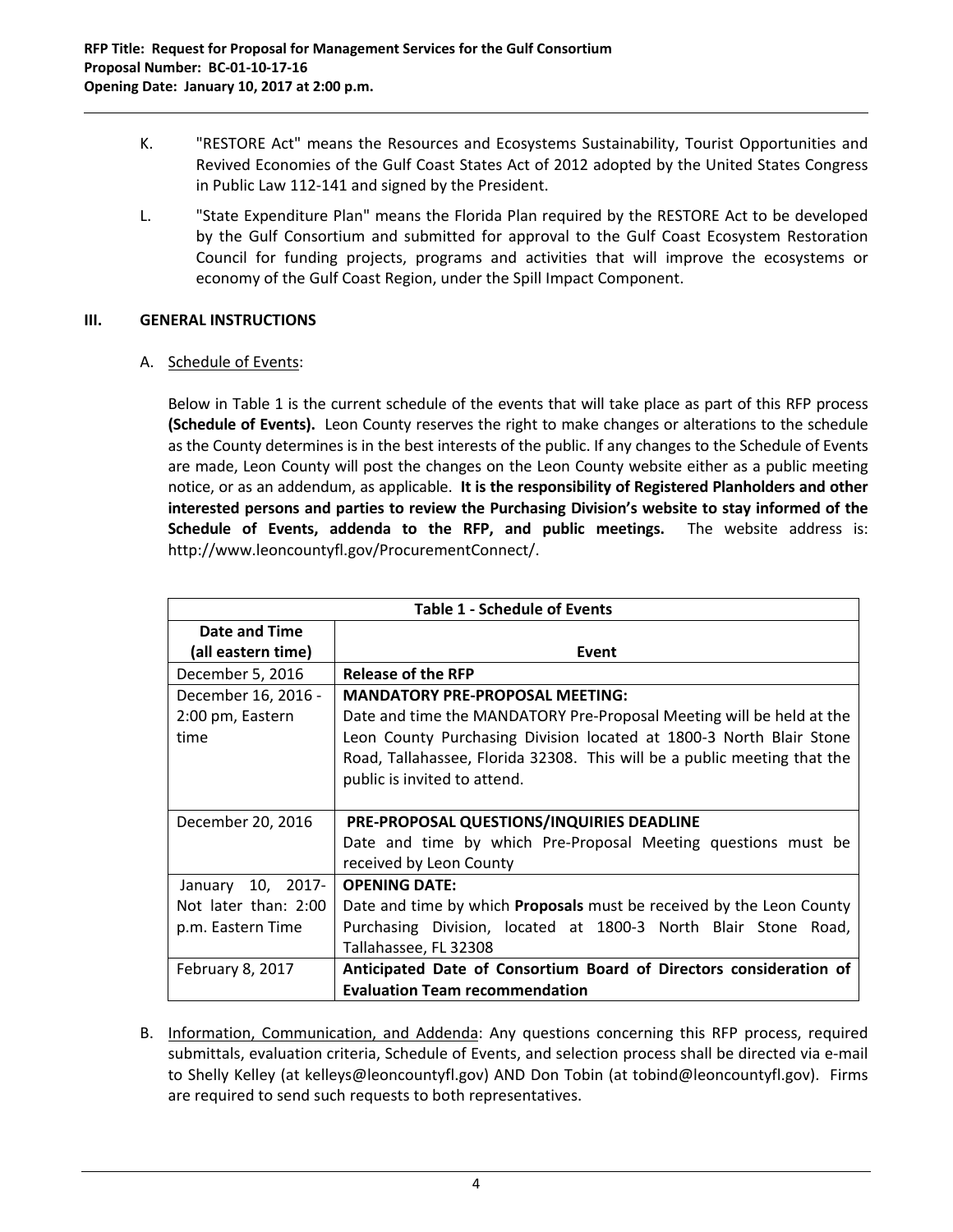**Each Respondent shall examine the RFP documents carefully; and, no later than the date and time identified in the Schedule of Events as the Questions/Inquiries Deadline, he or she shall make a written request to Leon County for interpretations or corrections of any ambiguity, inconsistency or error which he or she may discover.** Such request shall be directed via e‐mail to Shelly Kelley (at kelleys@leoncountyfl.gov) **AND** Don Tobin (at tobind@leoncountyfl.gov). **Firms are required to send such requests to both representatives.**

All interpretations or corrections will be issued as addenda. Leon County and the Consortium will not be responsible for oral clarifications. No negotiations, decisions or actions shall be initiated or executed by the Respondent as a result of any discussions with any Leon County employee or Consortium representative prior to the opening of the Proposals. Only those communications which are in writing from the Purchasing Director may be considered as a duly authorized expression on the behalf of the County and Consortium. Also, only communications from a Respondent which are in writing and signed will be recognized by the County and Consortium as duly authorized expressions on behalf of a Respondent.

Also, only communications from Respondents which are in writing and signed will be recognized as duly authorized expressions on behalf of Respondents.

- C. Prohibited Communications: Any form of communication, except as otherwise authorized in this RFP, shall be prohibited regarding a particular request for proposal, request for qualification, bid, or any other competitive solicitation between:
	- 1. Any person or person's representative seeking an award from such competitive solicitation; and
	- 2. A County Commissioner or Commissioner's staff, or a county employee authorized to act on behalf of the Commission; a Director, Alternate, or Ex‐Official Member of the Gulf Consortium Board of Directors, the Consortium Manager or General Counsel or any employee of the Manager or General Counsel; or a member of the Evaluation Team or Negotiation Team.

For the purpose of this section, a person's representative shall include, but not be limited to, the person's employee, partner, officer, director, consultant, lobbyist, or any actual or potential subcontractor or consultant of the person.

The prohibited communication restriction shall be in effect commencing as of the release of the RFP and terminate at the time the Consortium awards or approves a contract, rejects all bids or responses, or otherwise takes action which ends the solicitation process.

The provisions of this section shall not apply to oral communications at any public proceeding, including pre‐bid conferences, oral presentations before the Evaluation Teams, contract negotiations during any public meetings, presentations made to the Consortium, and protest hearings. Further, the provisions of this section shall not apply to contract negotiations between the Consortium Manager and the intended awardee, any dispute resolution process following the filing of a protest between the person filing the protest and the Consortium Manager.

The penalties for an intentional violation of this article shall be those specified in §125.69(1), Florida Statutes, as amended, and shall be deemed supplemental to the penalties set forth in Section 1‐9 of the Code of Laws, Leon County, Florida.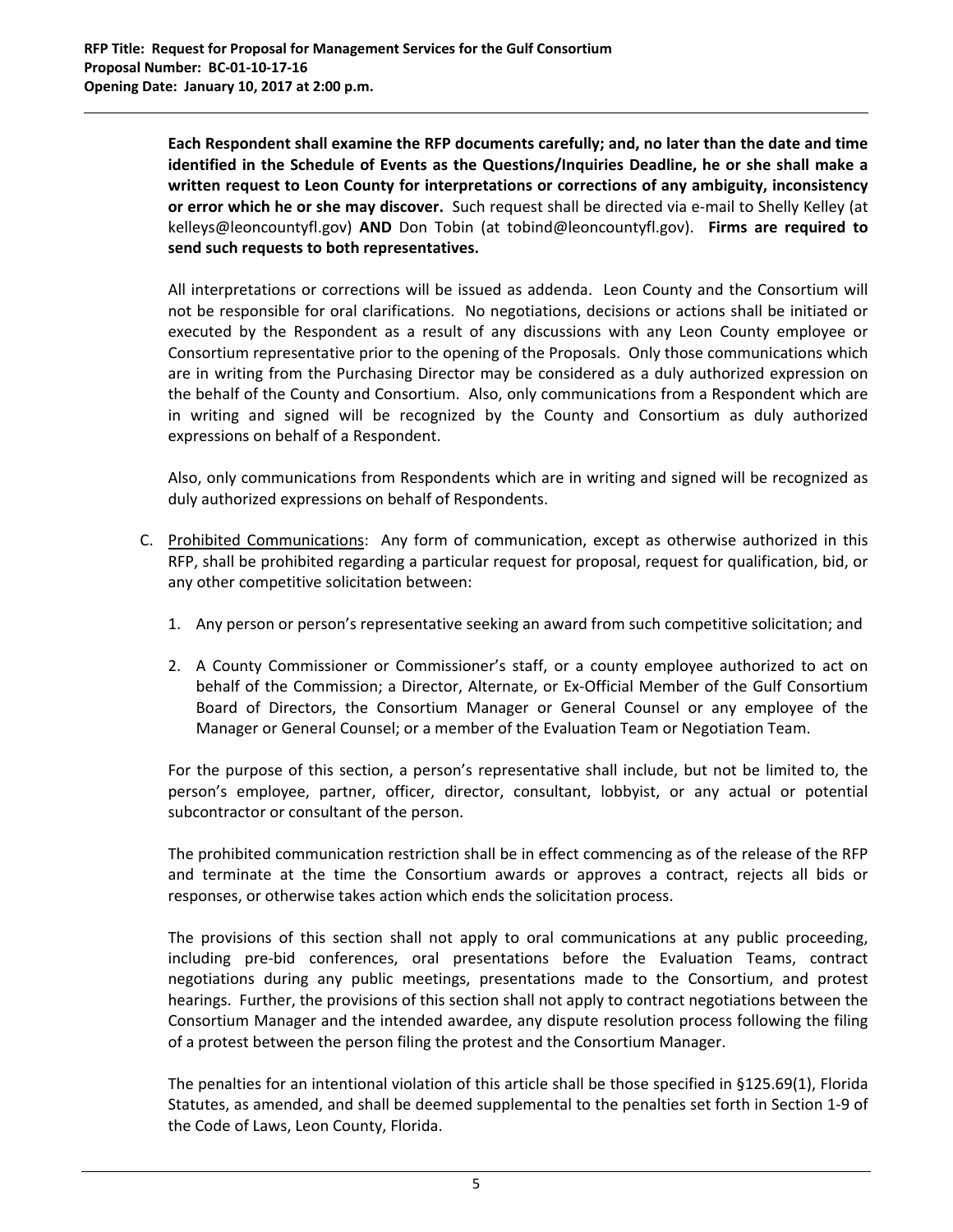D. Special Accommodation: Any person requiring a special accommodation at a Pre‐Bid Conference or Bid/RFP opening because of a disability should call the Purchasing Division at (850) 606‐1600 at least five (5) workdays prior to the Pre-Bid Conference or Bid/RFP opening. If you are hearing or speech impaired, please contact the Purchasing Division by calling the County Administrator's Office using the Florida Relay Service which can be reached at 1(800) 955‐8771 (TDD).

E. Firm/Vendor Registration: Firms who obtain solicitation documents from sources other than the Leon County Purchasing Division MUST officially register with the County Purchasing Division via ProcurementConnect (www.leoncountyfl.gov/ProcurementConnect) in order to be placed on the Registered Plan Holders list for the solicitation. Please download the solicitation documents from this website to be registered. This list is used for communications from the County to prospective Firms. Also, Firms should be aware that solicitation documents obtained from sources other than those listed above may be drafts, incomplete, or in some other fashion different from the official solicitation document. Failure to register as a prospective Firm through the Purchasing Division or online through Procurement Connect may cause a firm's submittal to be rejected as non‐responsive.

As a convenience to firms, Leon County has made available via the internet lists of all Registered Plan Holders for each invitation to bid, invitation to negotiate, or request for proposals. The information is available on-line at http://www.leoncountyfl.gov/ProcurementConnect by simply clicking the plan holder link at the bottom of the respective solicitation page. A listing of the registered firms with their telephone and fax numbers is designed to assist Firms in preparation of their responses.

# F. Proposal Deadline: **Proposals must arrive at the Leon County Purchasing Division at the above listed address by no later than the Opening Date (date and time) to be considered.**

G. Receipt and Opening of Proposals: Proposals will be opened publicly, at the location, and at the date and time identified in the Schedule of Events as the Opening Date, and a tabulation sheet of the timely received Proposals shall be made public and will be posted on the Purchasing Division's Website at: http://leoncountyfl.gov/ProcurementConnect.

Proposals received by the Purchasing Division prior to Opening Date will be secured unopened until the Opening Date. The purchasing agent, whose duty it is to open the Proposals will decide when the time specified as the Opening Date has arrived and no Proposals received thereafter will be considered. No responsibility shall be attached to any person for the premature opening of a Proposal not properly addressed and identified on the outside of the envelope(s)/package(s), including the proposal number on the outside of the envelope/package. The Purchasing Agent will not be responsible for the premature opening of a proposal not properly addressed and identified by Proposal number on the outside of the envelope/package.

- H. Timely Delivery: It is the Respondent's responsibility to assure that their Proposal is delivered at the proper date, time and location. Proposals will not be received, opened, reviewed, or evaluated by the Purchasing Division after the Opening Date.
- I. Public Record: Sealed bids, Proposals, or replies received by the County pursuant to a competitive solicitation are exempt from public records requirements until such time as the County posts an intended decision or until 30 days after opening of the documents, whichever is earlier.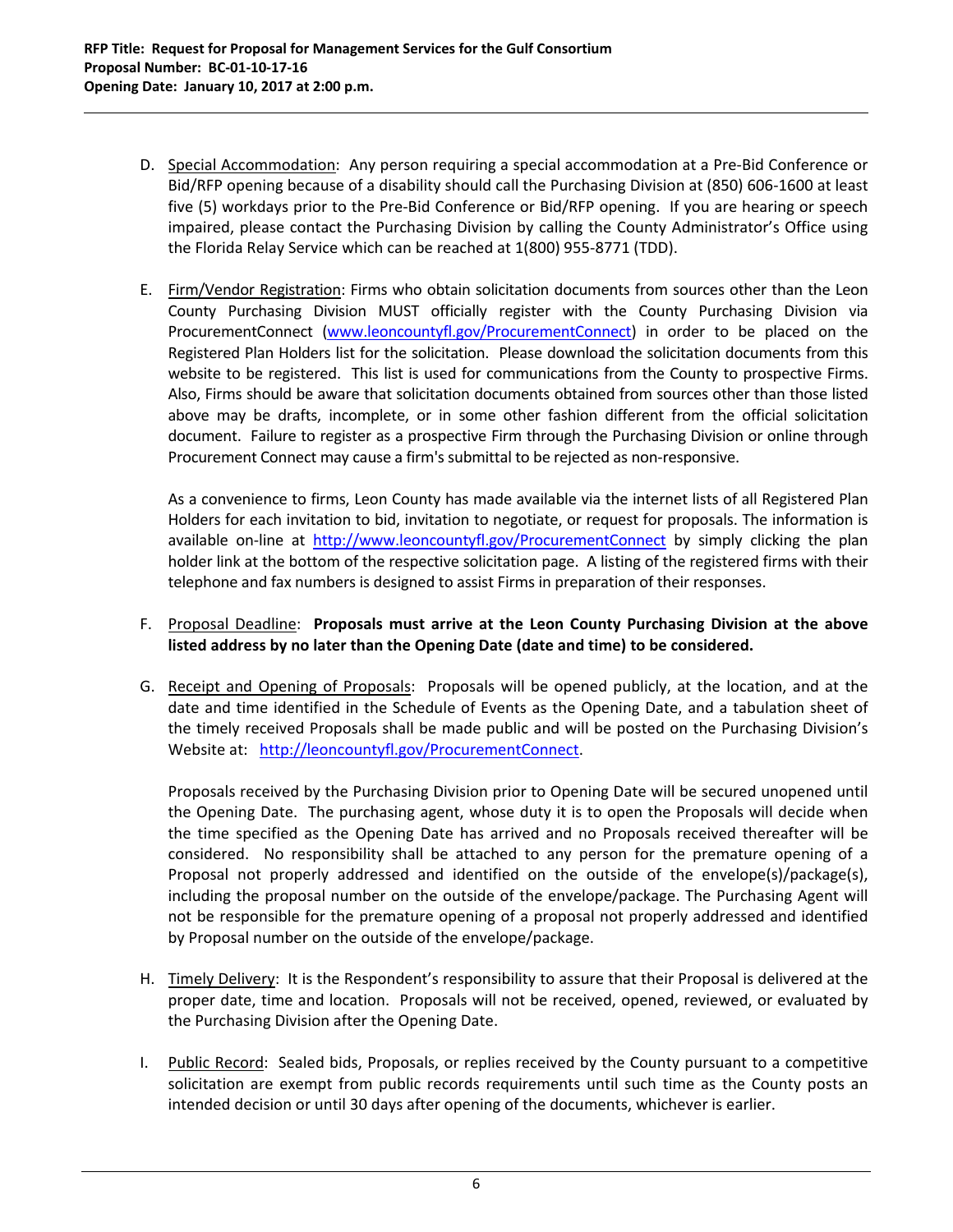J. Preparation Costs: Leon County and the Gulf Consortium are not liable for any costs incurred by Respondents prior to the issuance of an executed contract.

- K. Interviews: Firms responding to this RFP must be available for interviews by the Evaluation Team, Leon County staff, and/or the Gulf Consortium Board of Directors. Although it is not yet known whether interviews will be held.
- L. Preparation and Changes: Proposals must be typed or printed in ink. All corrections made by the Respondent prior to the Opening Date must be initialed and dated by the Respondent. No changes or corrections will be allowed after the Opening Date, or after Proposals are opened.
- M. Reservation of Rights: Leon County and/or the Gulf Consortium reserve the right to reject any and/or all Proposals, in whole or in part, when such rejection is in the best interest of Leon County and/or the Gulf Consortium. Further, the County/Consortium reserves the right to withdraw this solicitation at any time prior to final award of contract.
- N. Public Entity Crimes Statement: A person or affiliate who has been placed on the convicted vendor list following a conviction for a public entity crime may not submit a bid on a contract to provide any goods or services to a public entity, may not submit a bid on a contract with a public entity for the construction or repair of a public building or public work, may not submit bids on leases of real property to a public entity, may not be awarded or perform work as a contractor, subcontractor, or consultant under a contract with any public entity, and may not transact business with any public entity in excess of the threshold amount provided in Section 287.017, for CATEGORY TWO for a period of 36 months from the date of being placed on the convicted vendor list. **By submission of a Proposal in response to this document, the Respondent certifies compliance with the above requirements as stated in Section 287.133, Florida Statutes.**
- O. Certification Regarding Debarment, Suspension, and Other Responsibility Matters: The prospective primary participant must certify to the best of its knowledge and belief, that it and its principals are not presently debarred, suspended, proposed for debarment, declared ineligible, or voluntarily excluded from covered transactions by any Federal department or agency and meet all other such responsibility matters as contained on the attached certification form.
- P. Licenses and Registrations. The contractor shall be responsible for obtaining and maintaining throughout the contract period his or her city occupational license and any licenses required pursuant to the laws of Leon County, the City of Tallahassee, or the State of Florida.

If the contractor is operating under a fictitious name as defined in Section 865.09, Florida Statutes, proof of current registration with the Florida Secretary of State **shall be submitted** with the response. A business formed by an attorney actively licensed to practice law in this state, by a person actively licensed by the Department of Business and Professional Regulation or the Department of Health for the purpose of practicing his or her licensed profession, or by any corporation, partnership, or other commercial entity that is actively organized or registered with the Department of State **shall submit** a copy of the current licensing from the appropriate agency and/or proof of current active status with the Division of Corporations of the State of Florida or such other state as applicable.

Failure to provide the above required documentation may result in the response being determined as non‐responsive.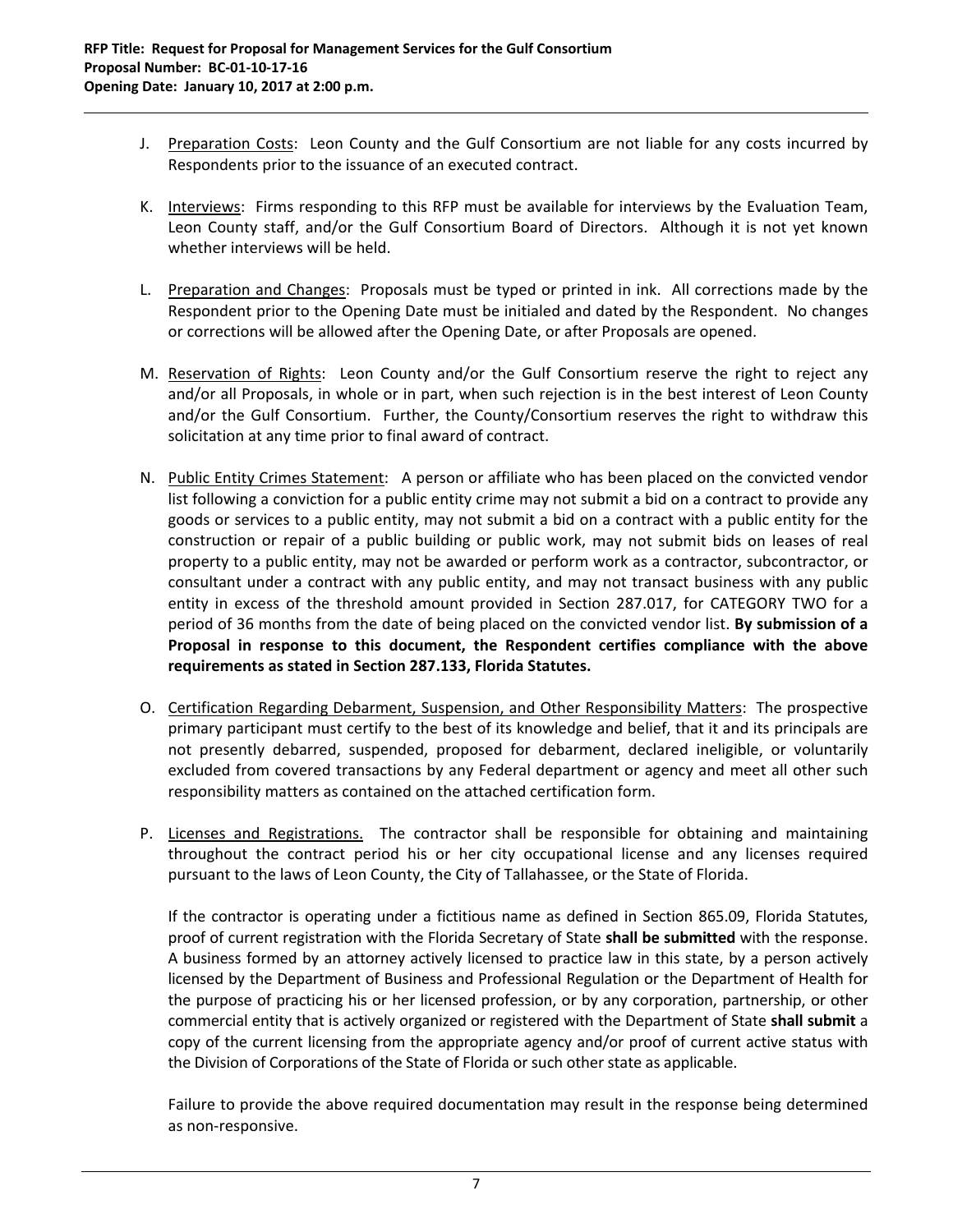Q. Addenda To Specifications: If any addenda are issued after the initial specifications are released, the County will post the addenda on the Leon County website at: http://www.leoncountyfl.gov/ProcurementConnect. It is the responsibility of the Respondent, prior to submission of any Proposal, to check the above website to verify any addenda issued. The receipt of all addenda must be acknowledged on the Proposal Response Cover Sheet.

- R. Award of RFP, Notice of Intended Decision and Protest: An award will be made as soon as possible to the responsive, responsible Respondent(s) who rank highest in the evaluation process, unless otherwise stated elsewhere in this document. The Consortium reserves the right to waive any informality in Proposals and to award a Proposal in whole or in part when either or both conditions are in the best interest of the Gulf Consortium.
	- 1. Notice of the Intended Decision will be posted on the Leon County website at: http://leoncountyfl.gov/ProcurementConnect for a period of seventy-two (72) consecutive hours, which does not include weekends or County observed holidays. Any Bidder/Respondent who desires to protest the Intended Decision must file a notice of intent to protest in writing within seventy‐two (72) hours after the posting of the Notice of Intended Decision. Any bid award recommendation may be protested on the grounds of irregularities in the specifications, solicitation procedure, or the evaluation of the solicitation. Such notice of intent of solicitation protest shall be made in writing to the Purchasing Director, 1800‐3 Blair Stone Road, Tallahassee, Florida 32308.
	- 2. A Protestor shall file a formal written bid protest within 10 days after the date in which the notice of intent of bid protest has been submitted. Failure to file a notice of intent of bid protest or failure to file a formal written bid protest shall constitute a waiver of all rights granted under this section. The Firm shall be responsible for inquiring as to any and all award recommendation and postings.
	- 3. Should concerns or discrepancies arise during the solicitation process, Firms are encouraged to contact the Purchasing Division prior to the scheduled solicitation opening. Such matters will be addressed and remedied if necessary prior to a solicitation opening or award whenever practically possible. Firms are not to contact departments or divisions regarding the Firm's complaint.
- S. Errors and Omissions: Neither the County and its representatives nor the Consortium and its representatives shall be responsible for any errors or omission in the RFP. Due care and diligence has been exercised in the preparation of this RFP, and all information contained herein is believed to be substantially correct. Information is subject to review by the successful Respondent.
- T. Non-Collusion Affidavit: Any person submitting a Response to this RFP must execute the attached Non-Collusion Affidavit. If it is discovered that collusion exists among the Respondents, the Proposals of all participants in such collusion shall be rejected, and no participants in such collusion will be considered in future responses for the same work.
- U. Conflict of Interest: A Respondent, any members of the Respondent's firm and any employee of the Respondent's firm who is deemed to have a conflict of interest prohibited by Chapter 112, Florida Statutes**, shall be disqualified.**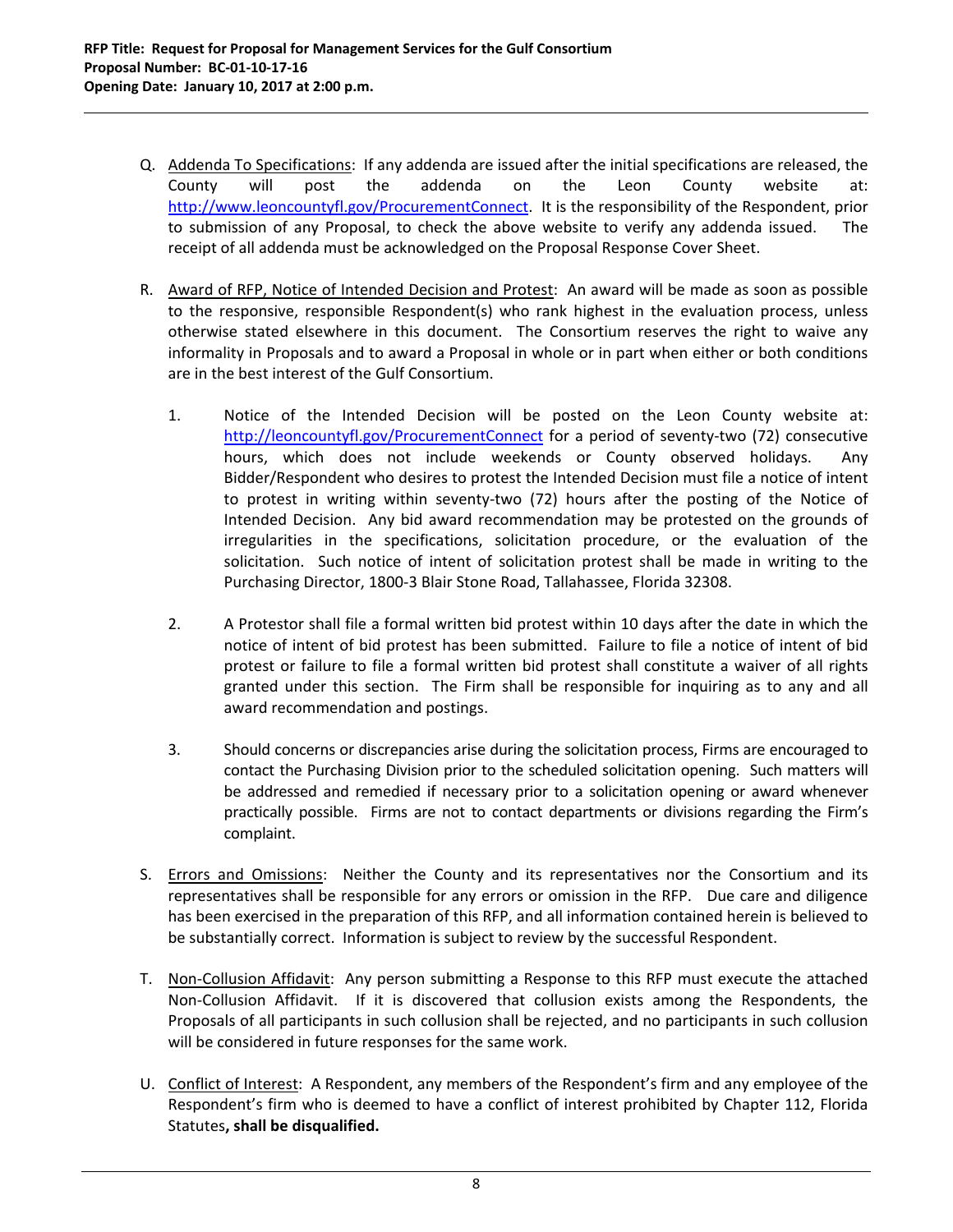V. Unauthorized Aliens: The Contractor must agree that an unauthorized alien shall not be employed nor utilized in the performance of the requirements of this solicitation or any work authorized thereunder. The Consortium shall consider the employment or utilization of unauthorized aliens a violation of Section 274A(e) of the Immigration and Naturalization Act (8 U.S.C. 1324a). Such violation shall be cause for unilateral termination of this Agreement by the Consortium. As part of the response to this solicitation, please complete and submit the attached form "AFFIDAVIT CERTIFICATION IMMIGRATION LAWS."

W. Agreement: After the solicitation award, the Consortium will, at its option, prepare a purchase order or an agreement specifying the terms and conditions resulting from the award of this solicitation. Every procurement of contractual services shall be evidenced by a written agreement. The respondent will have five calendar days after receipt to acknowledge the purchase order or execute the agreement.

The performance of the Consortium of any of its obligations under the purchase order or agreement shall be subject to and contingent upon the availability of funds lawfully expendable for the purposes of the purchase order or agreement for the current and any future periods provided for within the solicitation specifications.

# **IV. SCOPE OF SERVICES:**

The Consortium is seeking proposals from qualified individuals and firms for the provision of professional management services.

# A. Minimum Eligibility Requirements

To be eligible for submission/consideration, Respondents must not:

- 1. Have the Respondent nor any professional staff who comprise the Respondent's firm represent any member of the Gulf Consortium Board of Directors on any matter related to advocacy as to the member's securing of funding under the Spill Impact Component of the RESTORE Act or related to advocacy as to the selection and placement of projects and programs in the State Expenditure Plan. The Respondent's employee, who is identified in the respondent's Proposal as the Gulf Consortium Board's General Manager ("General Manager"), must have engaged in the active practice of management for no less than five (5) years in the past ten (10) years prior to the date of issuance of the Respondent's Proposal, with no less than two (2) years of experience providing management services to governmental bodies, special districts or similar public entities; and
- 2. Be excluded from submitting a Proposal due to a conviction for a public entity crime. A person or affiliate who has been placed on the convicted vendor list following a conviction for a public entity crime may not submit a bid on a contract to provide any goods or services to a public entity, may not submit a contract with a public entity for the construction or repair of a public building or public work, may not submit bids on leases of real property to a public entity, may not be awarded or perform work as a contractor, subcontractor, or consultant under a contract with any public entity, and may not transact business with any public entity in excess of the threshold amount provided in Section 287.017, Florida Statutes, for CATEGORY TWO for a period of 36 months from the date of being placed on the convicted vendor list.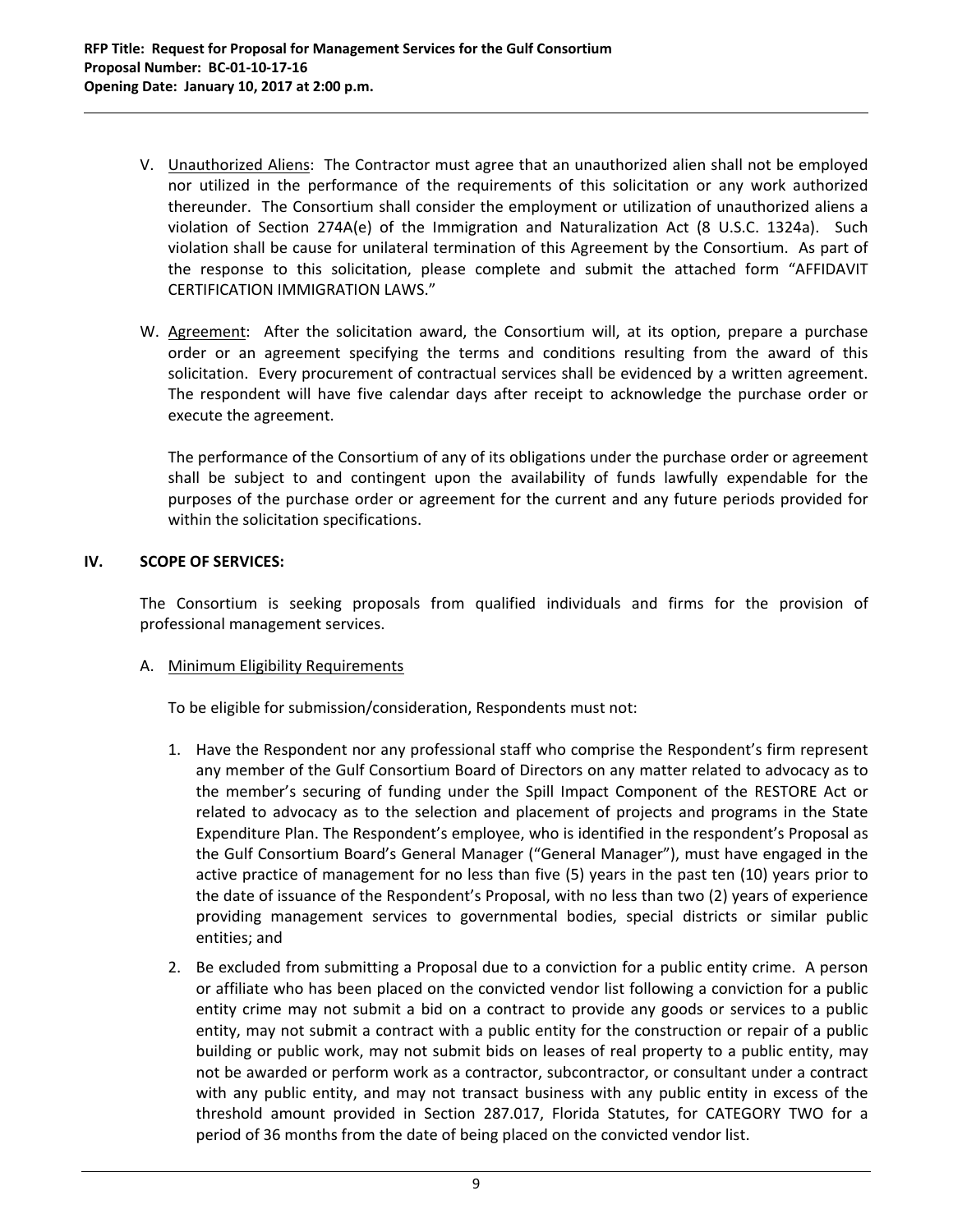# B. Scope of Work

The following information describes the Consortium's expectations of the awarded contractor's responsibilities, as they relate to providing professional management services to the Consortium. It is expected that the selected Respondent will be required to perform all services identified in the Scope of Work on a non‐exclusive basis. In addition, it is expected that the selected Respondent will be asked to perform other services that may be duly assigned, authorized and relate to the operation of the Gulf Consortium. The selected Respondent will work in close coordination with members and the Attorney for the Gulf Consortium. The scope of contracted work includes, but is not limited to:

- 1. Service as the Consortium Manager, as contemplated in the Interlocal Agreement establishing the Consortium, to administer the operations of the Consortium and perform all other administrative duties as directed by the Board in compliance with all applicable laws and rules;
- 2. Maintain all official records and files pertaining to the Consortium's operation, in compliance with Florida public records law;
- 3. Schedule and provide all logistics for Board and Executive Committee meetings and any other meetings that may be considered appropriate by the Board;
- 4. Prepare agenda, resolutions, notices, minutes and other communications that are required or are necessary to carry out the function and purpose of the Consortium, including the Consortium's website (www.FACRestore.com), newsletters, special electronic messages to the Consortium Board and maintain contact information for all recipients of Consortium communications;
- 5. Prepare an annual budget in accordance with the Interlocal Agreement establishing the Gulf Consortium;
- 6. Provide financial management and accounting services including, but not limited to, monitoring the budget and expenditures, providing invoices to the Consortium members for payment as directed by the Board, and meeting the requirements assigned to the Consortium in the Interlocal Agreements with the Leon County Clerk of Court regarding fiscal agent services;
- 7. Provide contract development, procurement, management and oversight of contracts and interlocal agreements to include, but not be limited to:
	- a. Consultant contract to develop the State Expenditure Plan;
	- b. Legal Services for the Gulf Consortium;
	- c. The Annual Financial Audit and any additional audits that may be required;
	- d. The annual Special Districting Fee Invoice and Report required by the State of Florida;
	- e. The Interlocal Agreement with the Leon County Clerk of Court related to fiscal agent services;
	- f. Federal grant agreements; and,
	- g. All other contracts and interlocal agreements.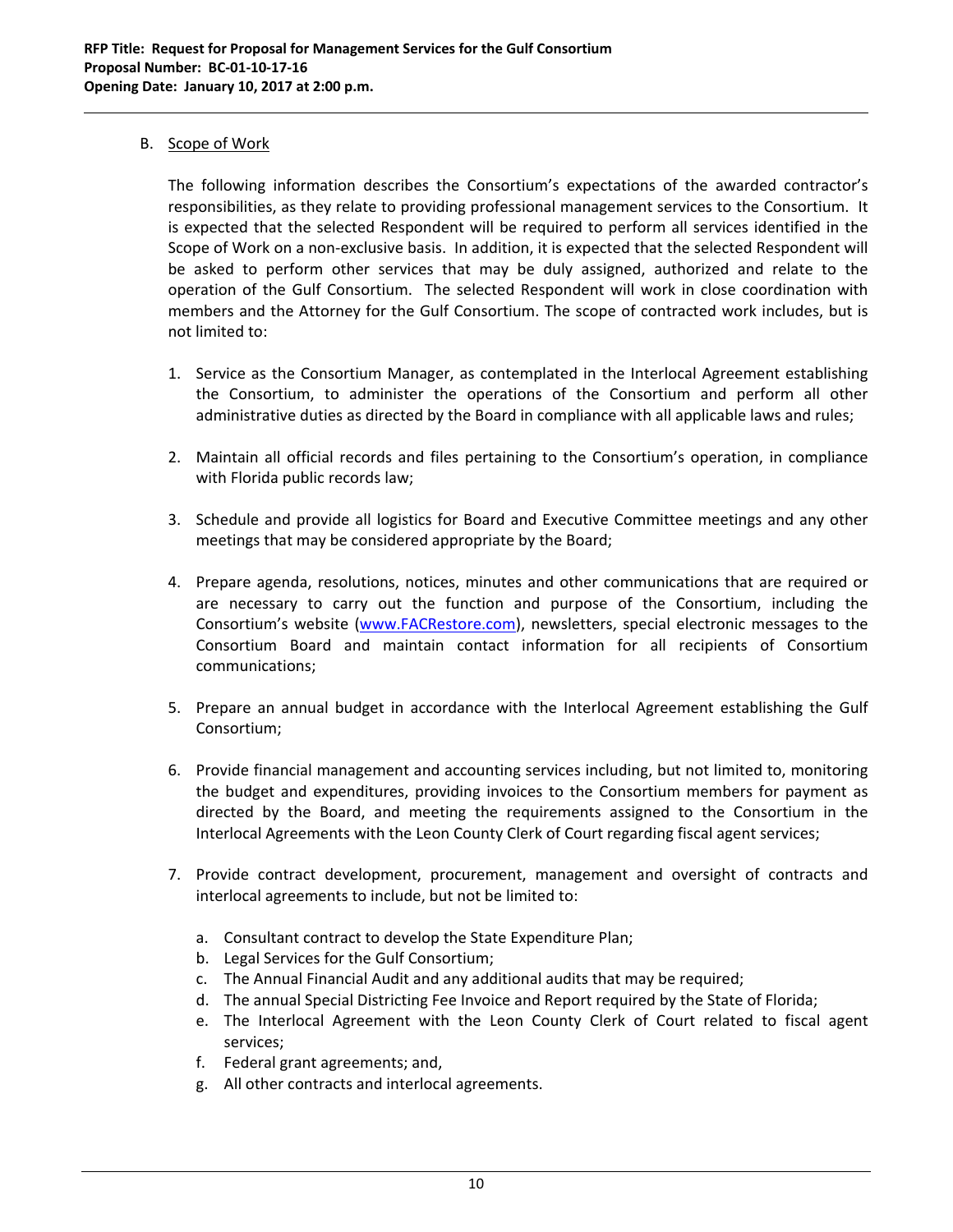8. Regularly communicate with and report to the Board on meetings with the Consortium's Restoration Partners, including staff or members of the Restoration Council, U.S. Treasury, the Governor's Office, the Department of Environmental Protection, and other state and federal agencies, regarding issues of mutual interest;

- 9. Attend all regular and special meetings of the Executive Committee and Board of Directors of the Gulf Consortium, as well as committee meetings, which are currently held in various locations throughout the state, estimated to be approximately 15 times per year. Many of the Executive Committee meetings are conducted by way of conference call. The Manager/Management team is required to attend all of these meetings;
- 10. Perform follow‐up activities as a result of matters addressed or considered during the Gulf Consortium Executive Committee and Board of Directors meetings at the request of either the Executive Committee of the Board, as applicable;
- 11. Participate in the development and revisions of the Consortium's policy, procedures, and governing documents, at the request of the Executive Committee or the Board of the Gulf Consortium;
- 12. Monitor the status of the Gulf Consortium's activities, and be able to provide contemporaneous advice during the Consortium Executive Committee and Board of Directors meetings;
- 13. Respond to direct inquiries from members of the Gulf Consortium;
- 14. Participate in contract reviews, negotiations, settlements, changes and protests at the request of the Executive Committee or the Board of the Gulf Consortium;
- 15. Participate with the General Counsel and the consultant engaged to assist in development of the State Expenditure Plan in periodic but regular meetings related to the development of the State Expenditure Plan, including but not limited to the development and implementation of the Planning Grant Award from the Restoration Council;
- 16. Participate with the General Counsel and the consultant team engaged to develop the State Expenditure Plan in establishing an administrative structure for the Gulf Consortium to implement the State Expenditure Plan, including but not limited to, a more permanent establishment of items (1) and (15) of this scope plus a federal grant administration, management, and writing capability designed for the unique nature of the Consortium at the implementation stage of the State Expenditure Plan; and,
- 17. Provide additional services, and doing all other things necessary to further the goals and duties of the Consortium, as directed by the Gulf Consortium Executive Committee or Board of Directors.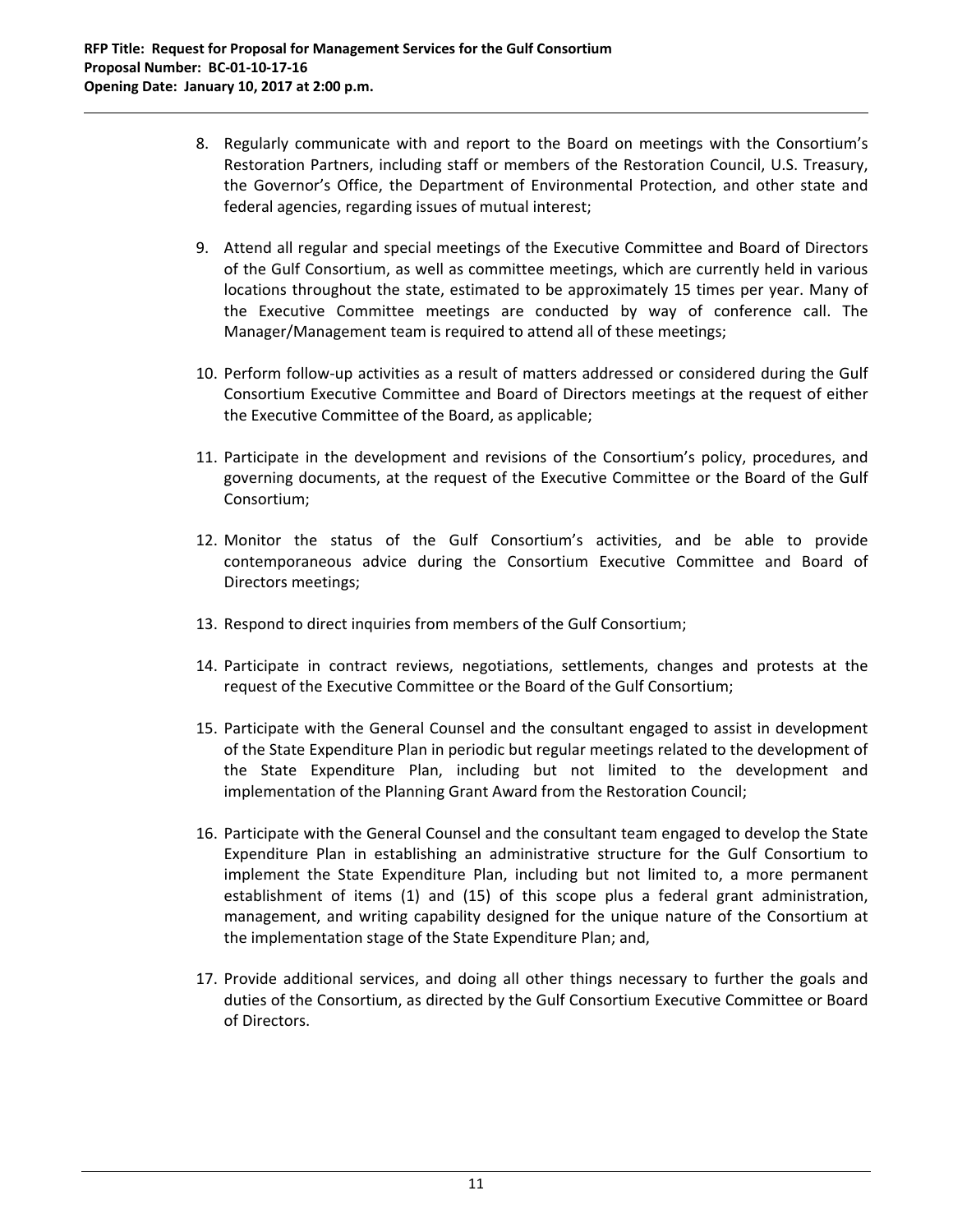### **V. REQUIRED SUBMITTALS**

**One ORIGINAL, five (5) copies and one electronic copy** of the Response must be furnished on or before the Opening Date identified in the Schedule of Events.Responses will be retained as property of the County. The ORIGINAL of the reply must be clearly marked "Original" on its face and must contain an **original, non‐electronic signature of an authorized representative of the responding vendor (firm or** individual), all other copies may be photocopies and should be printed double-sided. The contents of the response of the successful Firm will become part of the contractual obligations.

Proposals not received at the following location by the Opening Date will result in the determination that the Proposal is non‐responsive, and Proposals found to be non‐responsive shall not be considered. The responsibility for submitting the Proposal to the Leon County Purchasing Division, and for the Leon County Purchasing Division receiving such Proposal by no later than the Opening Date, is solely that of the Respondent. Leon County will in no way be responsible for delays in mail delivery or delays caused by any other occurrence.

# **ADDRESS LOCATION: Board of County Commissioners Leon County Purchasing Division 1800‐3 North Blair Stone Road Tallahassee, FL 32308**

The Proposals are to be submitted bound by binder clips only. No manner of plastic, comb or wire bindings or staples are acceptable. As part of Leon County's sustainability program, Leon County is trying to reduce the excess packaging, binders, and waste associated with submittals.

The front of each Proposal envelope/container shall contain the following information for proper identification:

- 1. The name and address of the Respondent,
- 2. The letters "RFP" and the RFP number,
- 3. That this is a Proposal,
- 4. The time/date specified for the Opening Date for Proposals, and
- 5. The number of each envelope/container submitted (i.e. "1 of 3, "2 of 3", "3 of 3").

This RFP will be used as the instrument to solicit Proposals for Management Services to Gulf Consortium. In order to maintain comparability and simplify the review and evaluation process, all Proposals submitted are required to be organized in the following manner. Failure to comply with the prescribed organization may, at the discretion of the Evaluation Team, result in the elimination of the Proposal from consideration.

# Be sure to follow and clearly mark each section of your Proposal according to the sections below.

A. Tab A - Firm Information and Transmittal Letter

This is a brief introductory section with a letter detailing the specific services being sought in the proposal. Present in brief, concise terms, a summary level description of the contents of the proposal and your firm and its capabilities. The Respondent must declare that the proposal is in all respects fair and in good faith without collusion or fraud. This section should also include the following: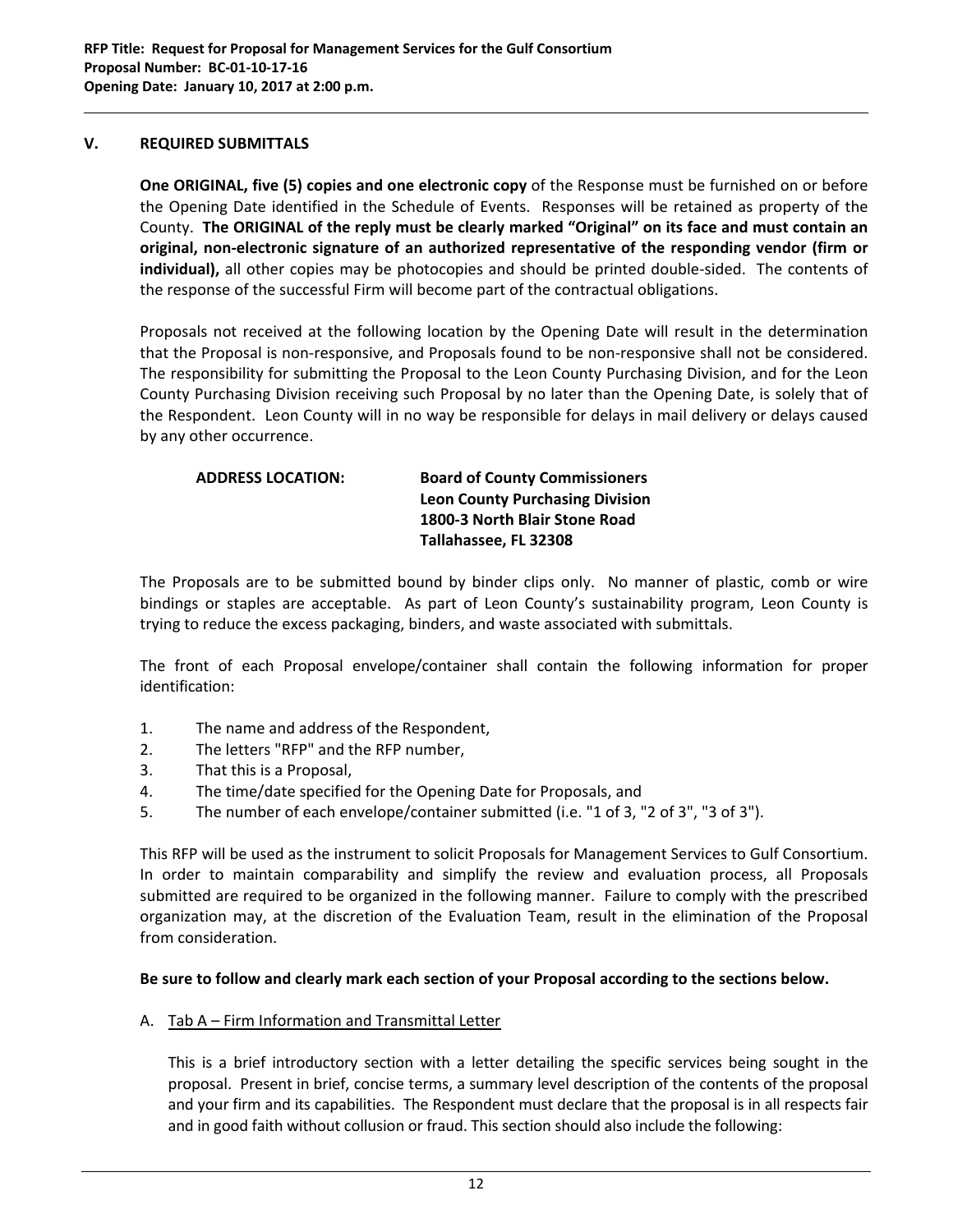1. Completed Proposal Response Cover Sheet Form (the Proposal Response Cover Sheet form is attached to this RFP).

- 2. Table of Contents: The table of contents should include a clear identification of the material included in the Proposal, by section and by page number.
- 3. Letter of Transmittal:
	- a. Briefly summarize the key points of the Proposal including the Respondent's understanding of the work to be done.
	- b. Incorporate the following information:
		- i. Business address and office location.
		- ii. Name(s) of the persons who will be authorized to make representations for the Respondent, their titles, addresses, e‐mail addresses, telephone and fax number.
		- iii. Telephone number, email address and fax number of the primary contact person.
		- iv. Address of the office that is to perform the work.
		- v. Federal Identification Tax Number or Social Security Number.
	- c. The signer of the Letter of Transmittal shall declare that:
		- i. The Respondent's professional employee, who is identified in the Respondent's Proposal as the Gulf Consortium's General Manager ("General Manager") has been engaged in the active practice of providing management services for no less than five (5) years in the past ten (10) years prior to the date of issuance of the Respondent's firm's Proposal, with no less than two (2) years of experience providing management services to governmental bodies, special districts, or similar public entities;
		- ii. The General Manager who will be the professional who regularly attends all Management, Executive Committee and Board of Directors Gulf Consortium meetings and will be the primary Manager for the Gulf Consortium;
		- iii. Respondent and the employees who comprise the Respondent's firm do not represent any member of the Gulf Consortium Board of Directors on any matter related to advocacy as to the member's securing of funding under the Spill Impact Component of the RESTORE Act or related to advocacy as to the selection and placement of projects and programs in the State Expenditure Plan at the time the Respondent's Proposal is submitted, and will not engage in any such representation on behalf of any member of the Gulf Consortium Board of Directors at any time during the term of any contact entered into as a result of this RFP;
		- iv. That the information submitted in the Proposal is in all respects fair and in good faith, without collusion or fraud; no principal (which includes officers, directors, or executives) is presently suspended, proposed for disbarment, declared ineligible or voluntarily excluded from participation on this transaction by any agency; and that the signer has the authority to bond the Respondent.
- B. Tab B Account Responsibility and **Manager/Management Team's** Experience, Demonstrated Ability and Location
	- 1. Identify the contact person who will have account responsibility. Provide a statement as to such person's ability to speak and commit the firm in connection with any action required by the Gulf Consortium.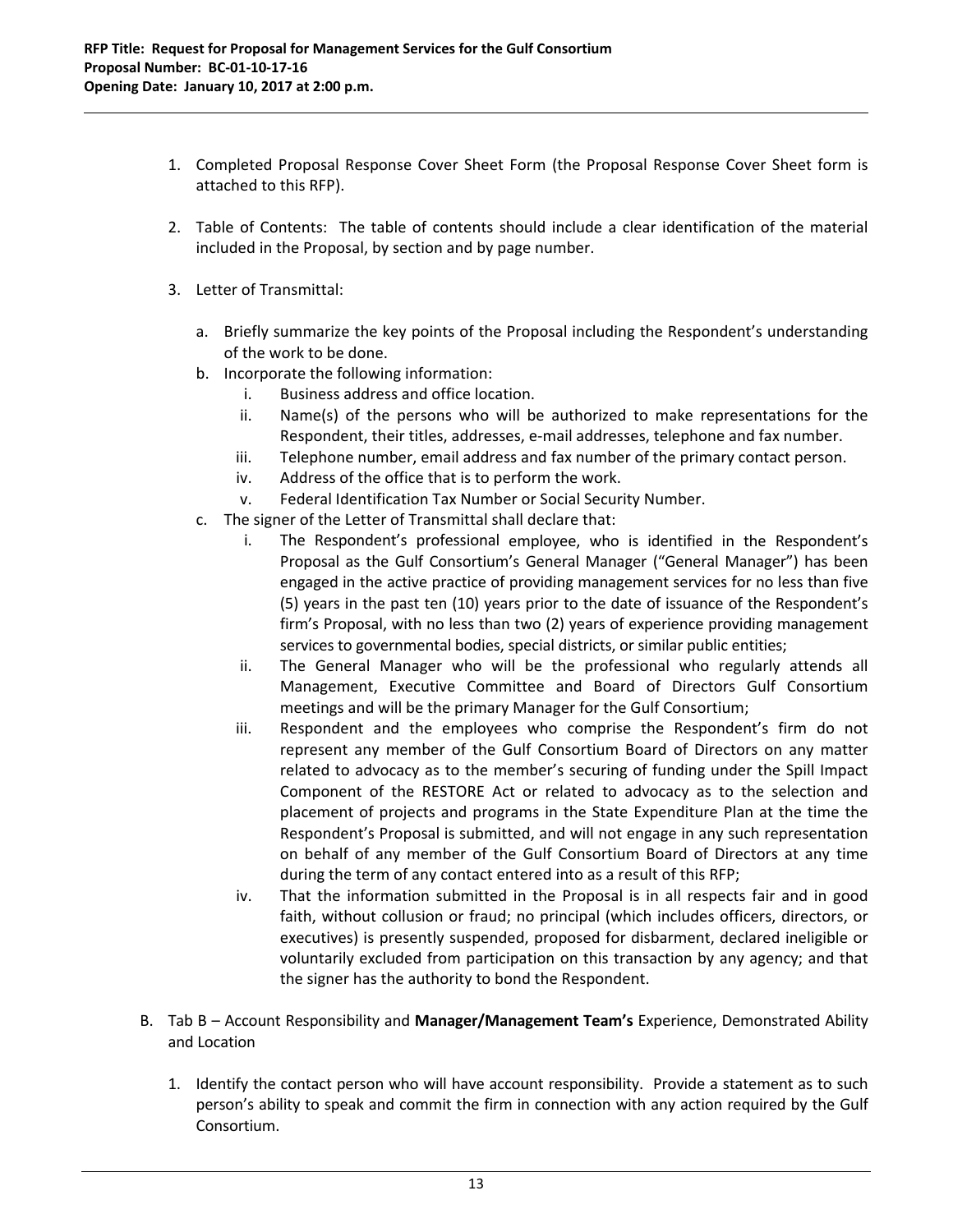- 2. Provide the name and title of the Manager.
- 3. Provide the permanent business address for the Manager.
- 4. Provide a resume for the Manager as an appendix.
- 5. Provide the number of years the Manager has been engaged in the provision of management services. Identify the Manager's experience representing local governmental bodies, advisory boards, or similar public entities.
- 6. Provide a straightforward, concise description of the capabilities of the Manager to satisfy the requirements of the RFP.
- 7. Provide an organizational chart outlining the key staff assigned to this contract.

- 8. Provide a resume for the key individuals identified on the organizational chart requested above.
- C. Tab C The **Responding Firm's** Experience, Demonstrated Ability and Performance Information
	- 1. Provide a straightforward, concise description of the capabilities of the Respondent to satisfy the requirements of the RFP.
	- 2. Provide information that clearly reflects the Respondent's experience in similar governmental contracts and demonstrates the Respondent's ability to provide the solicited management services. Discuss experience only since 2005 and only for current members of the firm. Include experience working with federal grants. For each account or activity being claimed as experience in a similar governmental contact provide a point of contact at the account, the annual value of the account, the duration of the contact and a brief explanation of service provided. (Limit to five pages).
	- 3. Provide information related to the Respondent's organization and ability to assume new work (Limit to three pages).
		- a. Describe your firm including the organization. Compare the firm today as compared to three years ago.
		- b. Provide a table that reflects a current list of public entity clients. Include a point of contact and phone number for each.
- D. Tab D Responding Firm's Ability to Provide Support to the Gulf Consortium
	- 1. Provide a written description of the following
		- a. The individual/firm's ability to provide management services, including a company background and history;
		- b. Identify how you will manage, service, and support the Consortium;
		- c. Present a detailed process for your services and how those components will benefit the Consortium; and,
		- d. Describe ethical standards that are enforced by the Respondent that will ensure the firm's good faith performance of the services identified herein.
	- 2. Provide a description of the transition from the current interim manager/management team. Include a tentative schedule, if applicable.
	- 3. Provide a description of any litigation against your management company, its principals, and/or the Manager that you propose to serve the Consortium.
	- 4. Provide a description of any value added services and a statement on what distinguishes your firm from your competitors.
	- 5. Provide any additional information that may be germane to the proposal and the evaluation of the individual/firm's experience. (Limit to 3 pages)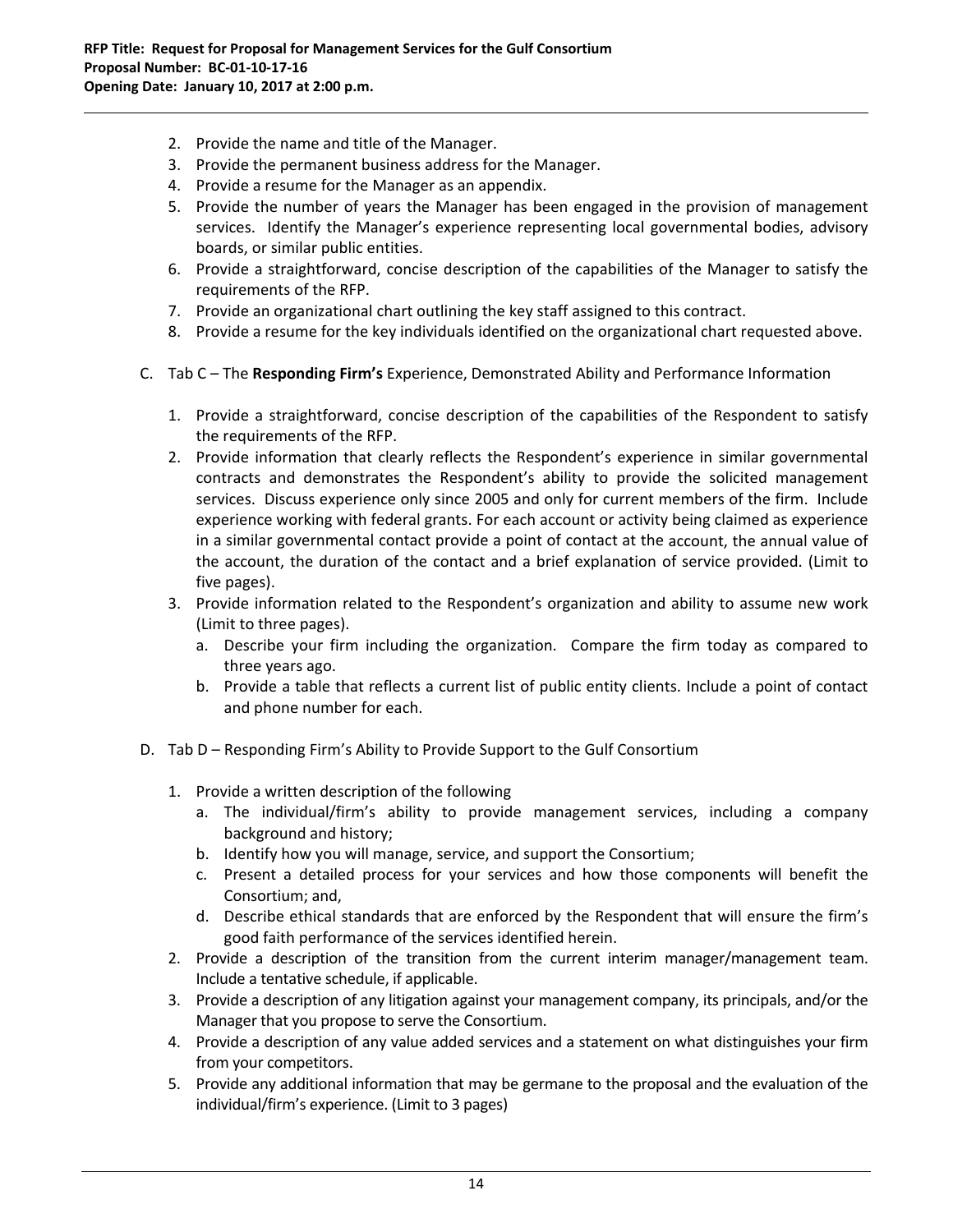6. Provide a description of time keeping systems so as to able to withstand federal scrutiny on any payments made for services from the planning grant.

E. Tab  $E - Firm's$  Fees and Expenses: In the format shown below, state the monthly fee for the Management Services that the Gulf Consortium will be charged for the provision of the services identified in the section above entitled "Scope of Services" for year one, and for one one-year optional extension as follows, indicating a monthly not to exceed amount for each time period.

The Monthly rate shall include all services provided by the awarded firm, including costs and expenses, such as copying, long distance phone, travel, and general overhead.

The Monthly rate shall not include costs such as room rental, audio/visual rental, and deposits for meetings. These costs will be reimbursed at actual cost stated on vendor invoices.

| <b>Contract Term</b>                    | <b>Monthly Rate</b> |
|-----------------------------------------|---------------------|
| Year One and Two                        |                     |
| Subsequent Years (if contract extended) |                     |

F. Tab F – Forms, Licenses, Registrations

Complete and provide the required forms, listed below. Provide a copy of all required licenses and registrations. The following forms are attached to, and by reference a part of, this RFP:

- 1. Proposal Response Cover Sheet
- 2. Equal Opportunity/Affirmative Action Statement
- 3. Insurance Certification Form
- 4. Certification Regarding Debarment, Suspension, and Other Responsibility Matters Primary Covered Transactions
- 5. Affidavit Certification Immigration Laws
- 6. Non‐Collusion Affidavit
- 7. Drug‐Free Workplace Form

# **VI. SELECTION PROCESS**

- A. Evaluation Team: The Consortium Board of Directors shall appoint an Evaluation Team composed of a minimum of three and a maximum of five members who will review and evaluate all timely received Proposals not otherwise found to be non‐responsive.
- B. Evaluation Team Meetings: Meetings of Evaluation Team subsequent to the opening of the solicitation shall be subject to state law regarding public meeting requirements, including, but not limited to, those regarding a meeting at which a negotiation with a vendor is conducted pursuant to a competitive solicitation, at which a vendor makes an oral presentation as a part of the competitive solicitation, or at which a vendor answers questions as a part of a competitive solicitation. However, any portion of a meeting at which negotiation strategies are discussed are exempt from being a public session.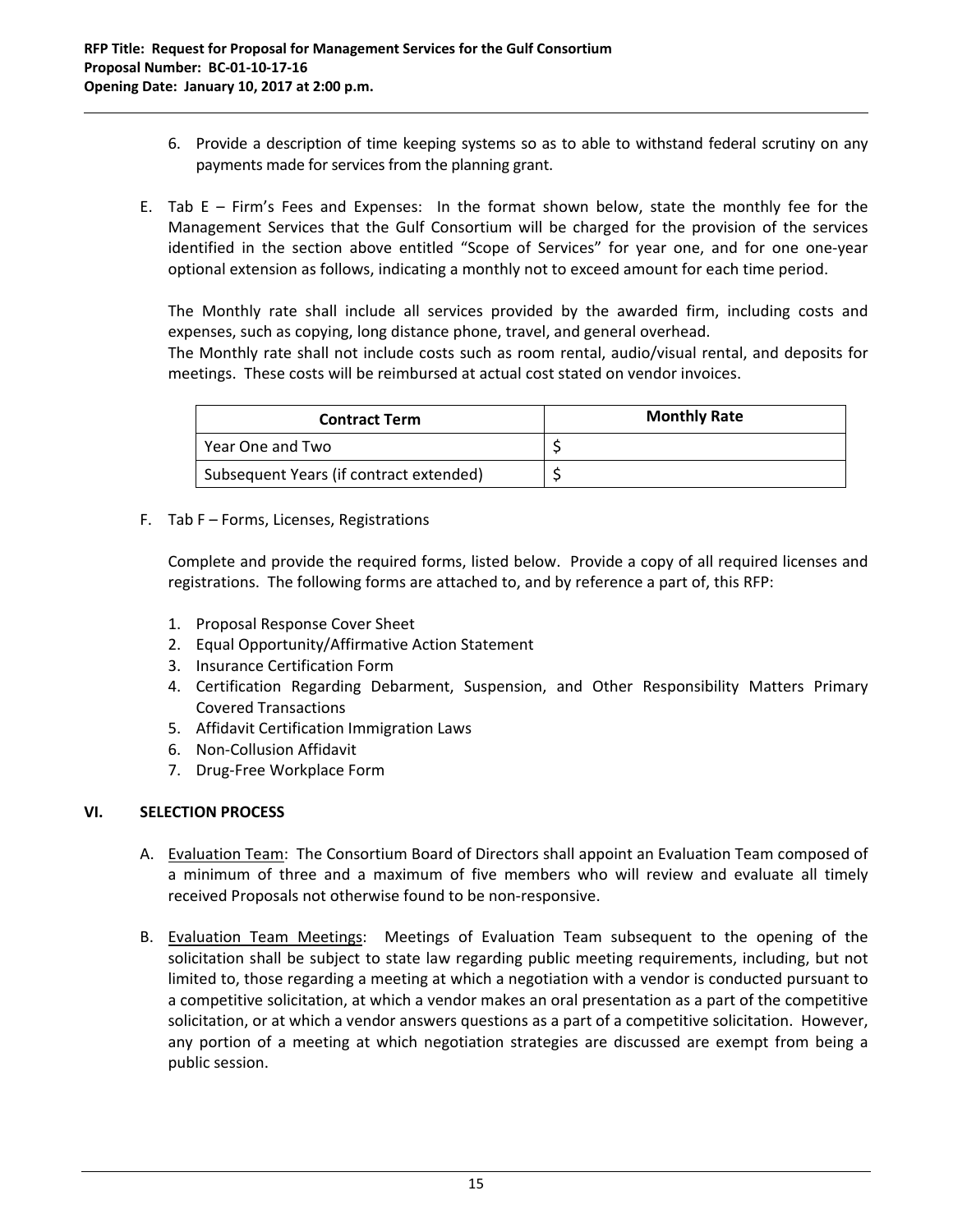Notice of all meetings shall be posted on the Leon County Purchasing Division website at: www.leoncountyfl.gov/ProcurementConnect and in the Leon County Purchasing Division Offices no less than 72 hours (excluding weekends and holidays).

- C. Steps in the Evaluation Process. The Evaluation Team will proceed with its selection process as follows:
	- Step 1 Interested firms must submit their response to this solicitation to Leon County Purchasing Division, located at 1800‐3 North Blair Stone Road, Tallahassee, FL 32308 at the time and date specified in the Calendar of Events.
	- Step 2 The Evaluation Team will evaluate the replies received timely with the intention of ranking Proposals based upon the Rating System. The Evaluation Team will evaluate each Proposal against the Evaluation Criteria, assigning points that will not exceed the maximum points allowed for each Evaluation Criteria. The total points given each Proposal will be totaled, and a ranking will be determined. The best qualified Respondents shall be based upon the Evaluation Team's ability to differentiate qualifications applicable to the scope and nature of the services to be performed as indicated by the ratings on the Evaluation Criteria. The highest ranked Respondent will be the Respondent with the greatest number of rating points.
	- Step 3 Presentations and Interviews (Optional) The Evaluation Team may invite a short-listing of the best qualified Respondents (Short‐Listed Respondents) for formal presentations and interviews with the Evaluation Team. NOTE: If this option is selected, a posting of the selected shortlist will be posted as stated herein.
	- Step 4 Final Ranking
		- a. The final ranking for those Respondents that do not participate in Step Three Presentations and Interviews – will be the rankings assigned as part of Step Two – Initial Ranking. If the Evaluation Team does not pursue Step Three, then the Step Two rankings will be the final rankings for all Respondents.
		- b. The following process will also be followed if the Evaluation Team pursues Step Three, and conducts formal presentations and interviews with the Short‐Listed Respondents:
			- i. After conducting formal presentations and interviews with the Short‐Listed Respondents, the Evaluation Team shall utilize the Ordinal Process Rating System to rank the Short‐Listed Respondents that participated in Step Three, and shall list those Short‐Listed Respondents interviewed by the Evaluation Team in order of preference.
			- ii. The Short‐Listed Respondents so listed shall be considered to be the most qualified and shall be listed in order of preference starting at the top of the list.
			- iii. The most qualified Short-Listed Respondent that was interviewed by the Evaluation Team shall be listed as number 1, the second most qualified Short‐ Listed Respondent that was interviewed by the Evaluation Team shall be listed as number 2, and so forth.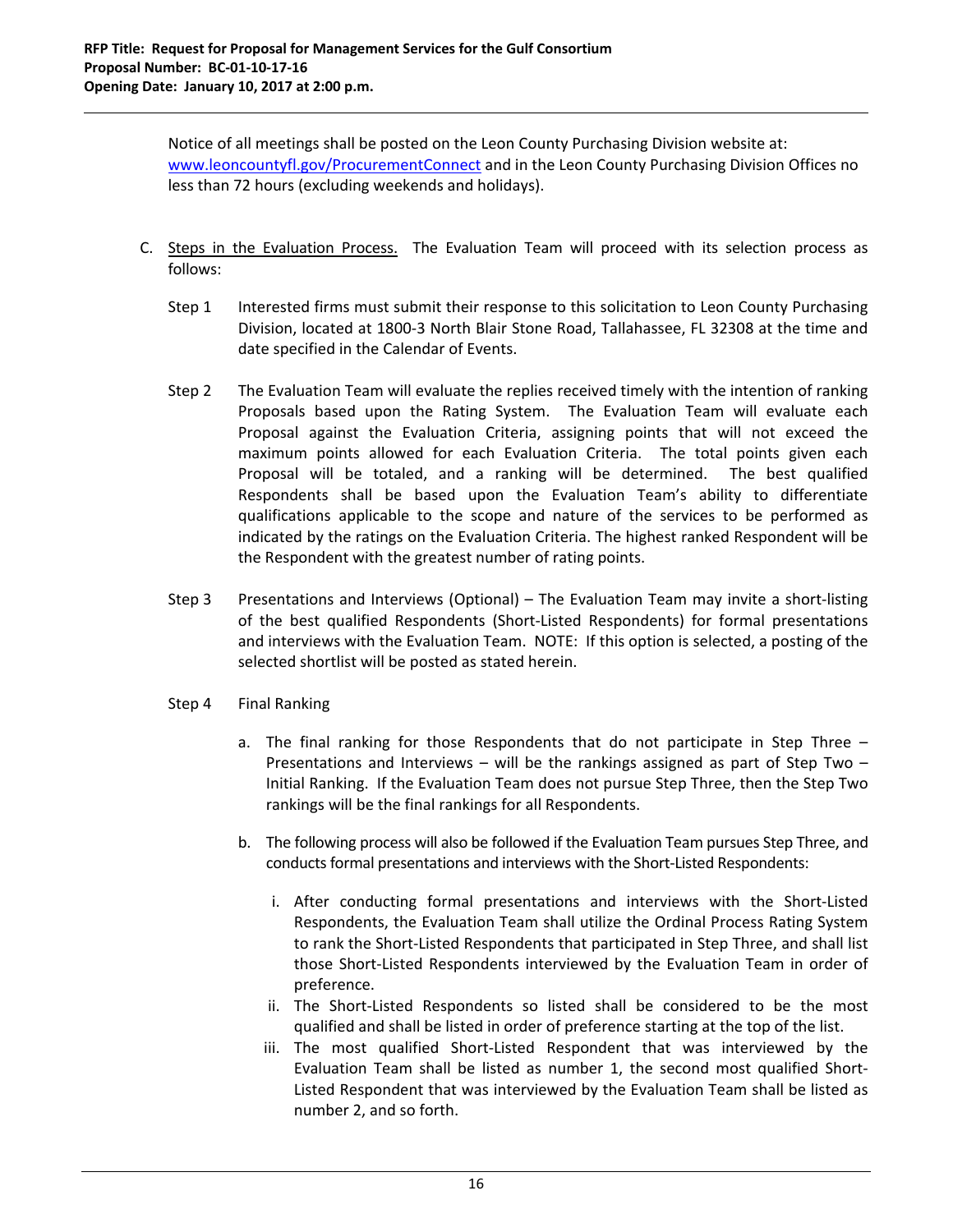c. The list of the best‐qualified Respondents shall be forwarded to the Consortium Board of Directors for approval prior to beginning contract negotiations.

Step 5 Negotiation (if needed) - The Consortium General Counsel will negotiate with the most qualified firm (first ranked firm) for the proposed services at compensation which the Consortium determines is fair, competitive, and reasonable for said services. Should the Consortium be unable to negotiate a satisfactory contract with the first ranked firm, considered to be fair, competitive and reasonable, negotiations with that firm shall be formally terminated. The Consortium may then undertake negotiations with the second most qualified firm (second ranked firm). Failing accord with the second most qualified firm, negotiations with the second ranked firm shall be formally terminated. The Consortium's representative may then undertake negotiations with the third most qualified firm (third ranked firm). Failing accord with the third most qualified firm, negotiations with the third ranked firm shall be formally terminated. Should the Consortium be unable to negotiate a satisfactory contract with any of the selected firms, the Consortium may select additional firms to continue negotiations.

The General Counsel's recommendation of an acceptable negotiated contract will be presented to the Gulf Consortium Board of Directors for approval and execution.

D. Evaluation Criteria: Proposals will be evaluated and ranked on the basis of the following considerations ("Rating System"):

|    | <b>Rating System</b>                                                                                                   |                                  |
|----|------------------------------------------------------------------------------------------------------------------------|----------------------------------|
|    | <b>Evaluation Criteria</b>                                                                                             | <b>Maximum Rating</b><br>Points* |
| 1. | Manager/Management Team Experience and Demonstrated Ability                                                            | 25                               |
|    | 2. Firm's Past Experience, Demonstrated Ability and Performance                                                        | 20                               |
| 3. | Firm's Ability to Provide Support to the Gulf Consortium                                                               | 15                               |
| 4. | Sufficiency of the Proposal                                                                                            | 10                               |
| 5. | Firm's Fee                                                                                                             | 30                               |
|    | <b>Maximum Points Allowed</b>                                                                                          | 100                              |
|    | *Actual rating for each criteria may range from zero (lowest rating) to the maximum rating<br>points for that criteria |                                  |

Definitions of the Evaluation Criteria are as follows:

1. Manager/Management Team's Experience and Demonstrated Ability: Shall consider Manager/Management Team's past experience in providing the same or similar type of service identified in this RFP for the Gulf Consortium; demonstrated ability to effectively and accurately communicate and work with the client; and the capacity to perform the tasks required in a timely and complete manner.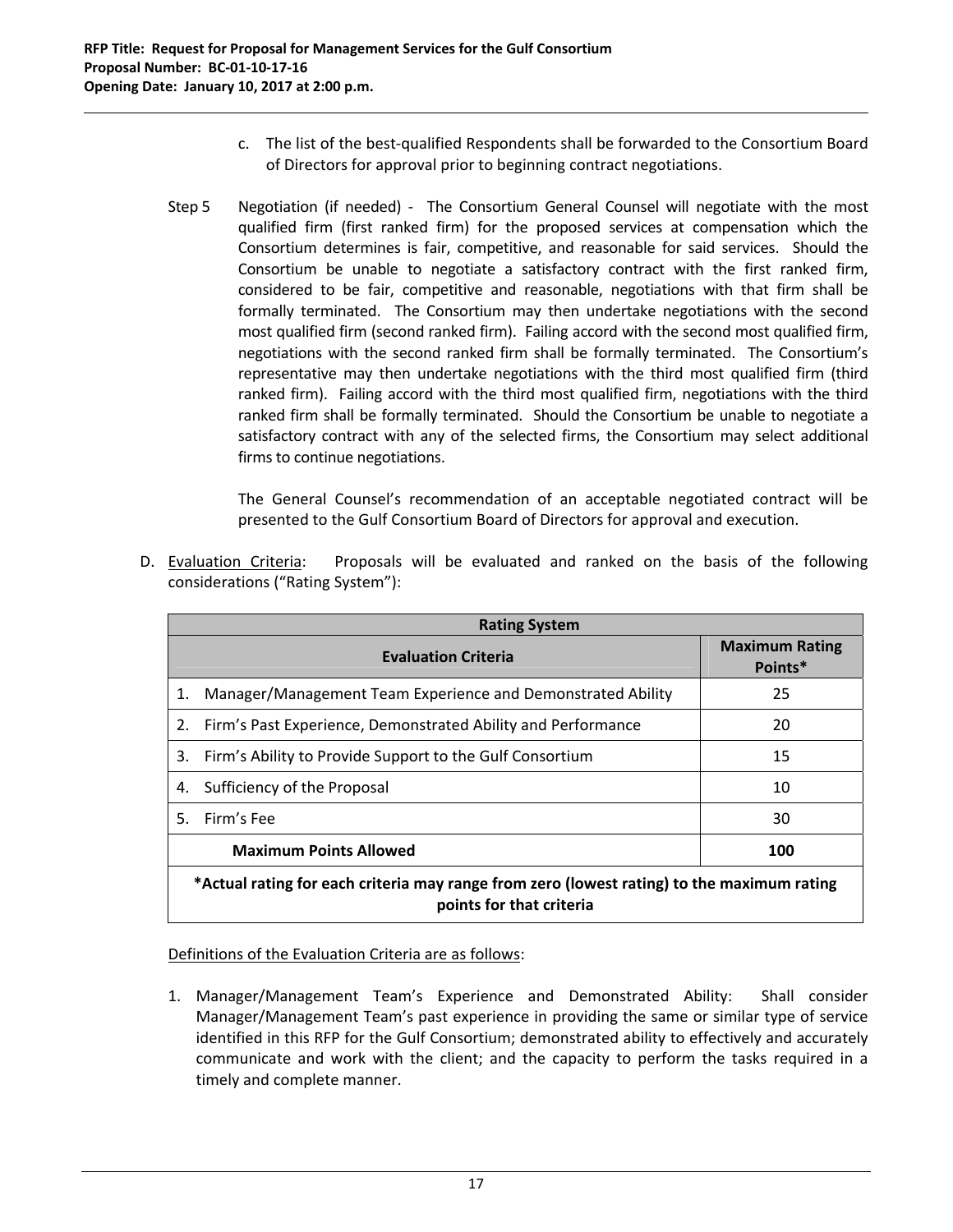2. Firm's Past Experience, Demonstrated Ability and Performance: Shall consider past experience of the firm in providing the same or similar type of services requested herein; the ability, capacity, and skill of the firm to perform the requested services on a timely basis; responses of the client references; and continuing direction and vision of the firm.

- 3. Firm's Ability to Provide Support to the Gulf Consortium: Shall consider the firm's business integrity and reliability that will assure the firm's good faith performance of the services identified herein.
- 4. Sufficiency of the Proposal: Shall consider demonstration of the firm's understanding of the Gulf Consortium's objectives, and the needs as stated herein; the firm's approach to servicing the Gulf Consortium and the methods they will use to carry out their responsibilities; and compliance with the proposal preparation instructions and adequacy of information presented.
- 5. Firm's Fee: This criterion considers the firm's proposed average hourly rate for the Management Services, over a two‐year period (the average of the hourly rates for Year One and Year Two). The firm with the lowest Monthly rate will receive 30 points. Firms with greater Monthly rates will receive fewer points, on a pro-rata basis, using the formula below:

$$
\frac{L}{P} \times 30
$$

Where:

L = Lowest Monthly Rate amount among all proposers

P = Proposer's Monthly Rate Amount

An example of how the Monthly Rate Amount Points will be awarded follows:

| <b>Firms</b> | <b>Proposed Monthly Rate</b> | <b>Fee Points</b> |
|--------------|------------------------------|-------------------|
| Firm 1       | \$3500                       | 19.29             |
| Firm 2       | \$2250                       | 30.00             |
| Firm 3       | \$2825                       | 23.90             |

# E. Ordinal Scoring.

Each response will be reviewed by the Evaluation Team. Each of the evaluators will work independently using the evaluation criteria above. Each Team member will use the total point scores to rank the responses (i.e. highest point total  $= 1$ , 2nd highest  $= 2$ ). The Purchasing Director or the Evaluation Committee Chair will calculate an average rank for each response, combining all rankings of the reviewers, and present them to the Evaluation Team.

| Firm      | Raw Points Received | Rank   |
|-----------|---------------------|--------|
| Company A | 200                 |        |
| Company B | 210                 |        |
| Company C | 180                 | $3.5*$ |
| Company D | 175                 | 5      |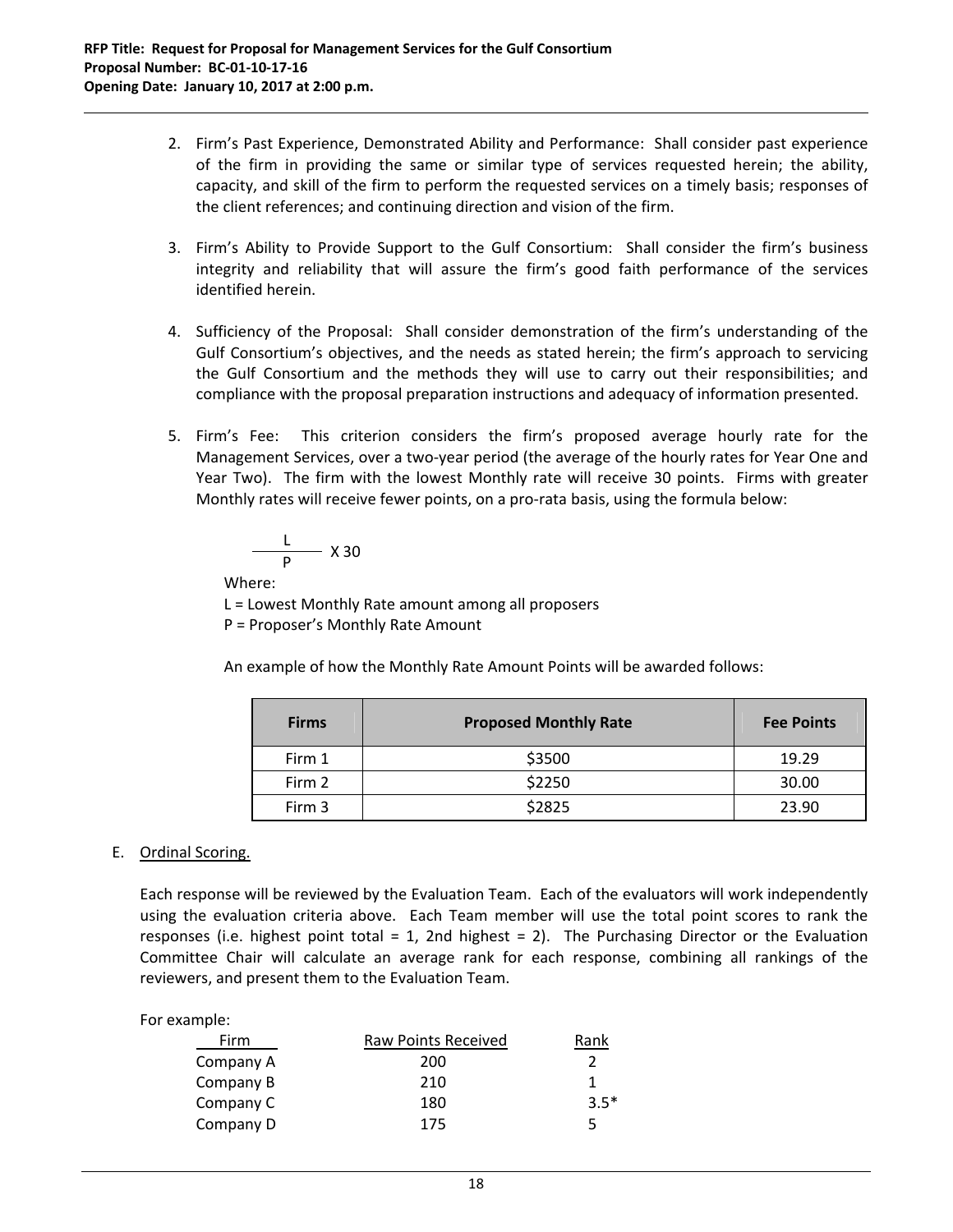Company E  $180$   $3.5*$ 

\*In the event that multiple firms have the same raw point score point, the rank positions needed to cover those firms are averaged and each firm receives that rank. In this case the third and fourth ranks are tied at 180 raw points, so  $3 + 4 = 7$ ; 7 divided by  $2 = 3.5$ . Each of the tied firms receives a rank of 3.5.

# **VII. CONTRACT PROVISIONS:**

- A. Cancellation: The contract may be terminated by the Gulf Consortium without cause by giving a minimum of thirty (30) days written notice of intent to terminate. Contract prices must be maintained until the end of the thirty (30) day period. The Gulf Consortium may terminate this agreement at any time as a result of the contractor's failure to perform in accordance with these specifications and applicable contract. The Gulf Consortium may retain/withhold payment for nonperformance if deemed appropriate to do so by the Consortium.
- B. Audits, Records, and Records Retention: The Contractor shall agree:
	- 1. To establish and maintain books, records, and documents (including electronic storage media) in accordance with generally accepted accounting procedures and practices, which sufficiently and properly reflect all revenues and expenditures of funds provided by the Consortium under this contract.
	- 2. To retain all client records, financial records, supporting documents, statistical records, and any other documents (including electronic storage media) pertinent to this contract for a period of five (5) years after termination of the contract, or if an audit has been initiated and audit findings have not been resolved at the end of five (5) years, the records shall be retained until resolution of the audit findings or any litigation which may be based on the terms of this contract.
	- 3. Upon completion or termination of the contract and at the request of the Consortium, the contractor will cooperate with the Consortium to facilitate the duplication and transfer of any said records or documents during the required retention.
	- 4. To assure that these records shall be subject at all reasonable times to inspection, review, or audit by Federal, state, or other personnel duly authorized by the Consortium.
	- 5. Persons duly authorized by the Consortium and Federal auditors, pursuant to 45 CFR, Part 92.36(I)(10), shall have full access to and the right to examine any of Contractor's contract and related records and documents, regardless of the form in which kept, at all reasonable times for as long as records are retained.
	- 6. To include these aforementioned audit and record keeping requirements in all approved subcontracts and assignments.
- C. Monitoring: To permit persons duly authorized by the Consortium to inspect any records, papers, documents, facilities, goods, and services of the Contractor which are relevant to this contract, and interview any clients and employees of the Contractor to assure the Consortium of satisfactory performance of the terms and conditions of this contract.

Following such evaluation, the Consortium will deliver to the Contractor a written report of its findings and will include written recommendations with regard to the Contractor's performance of the terms and conditions of the contract. The Contractor will correct all noted deficiencies identified by the Consortium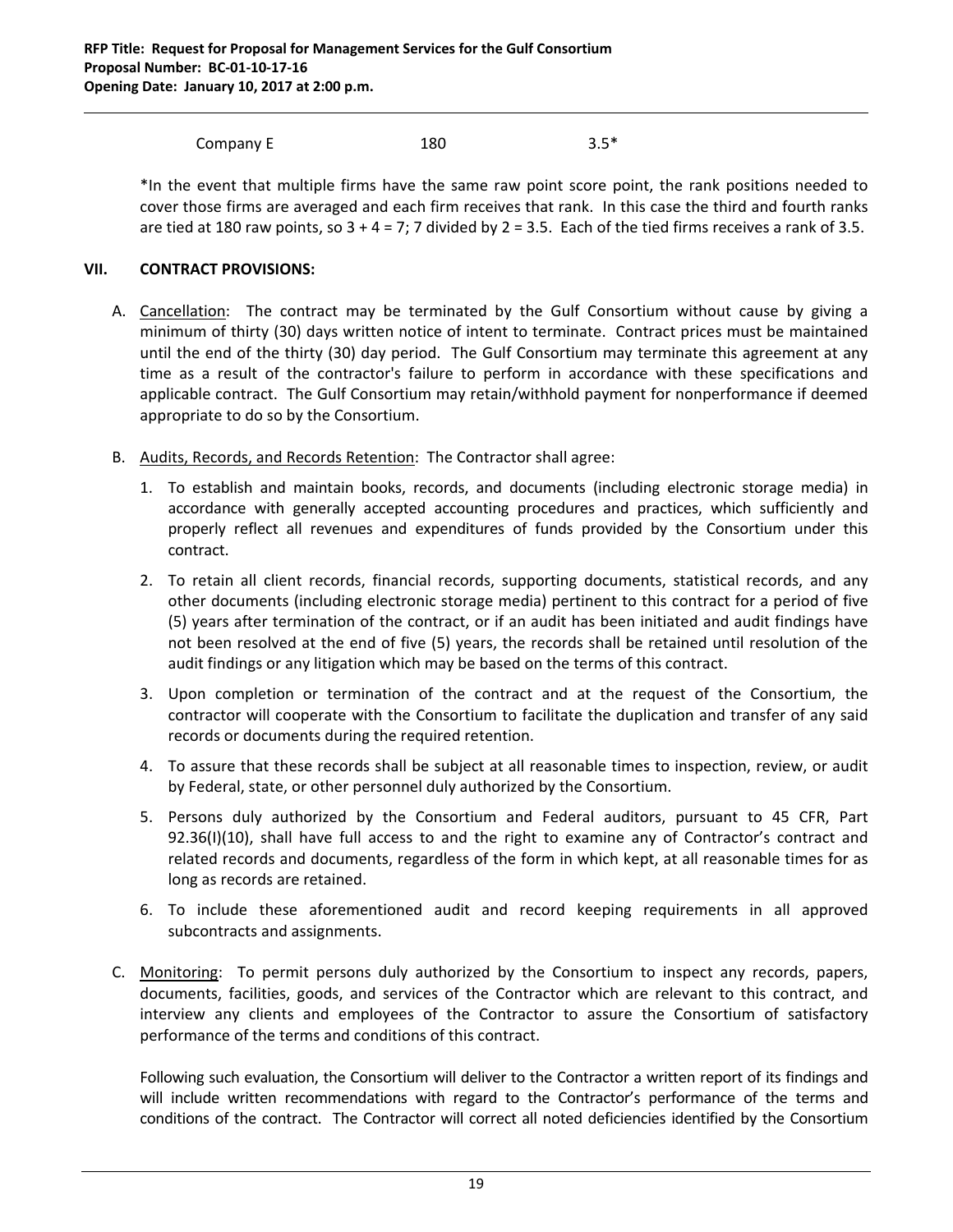within the specified period of time set forth in the recommendations. The provider's failure to correct noted deficiencies may, at the sole and exclusive discretion of the Consortium, result in any one or any combination of the following: (1) the provider being deemed in breach or default of this contract; (2) the withholding of payments to the provider by the Consortium; and (3) the termination of this contract for cause.

D. Indemnification: The Contractor shall indemnify, defend and hold harmless the Consortium, its officials, officers, employees and agents, from and against any and all claims, damages, liabilities, losses, costs, or suits of any nature whatsoever arising out of, because of, or due to any acts or omissions of the Contractor, its delegates, employees and agents, arising out of or under this Agreement, including reasonable attorney's fees.

The Consortium may, at its sole option, defend itself or require the successful Contractor to provide the defense. The successful contractor will agree to acknowledge that ten dollars (\$10.00) of the amount paid to the Contractor is sufficient consideration for the Contractor's indemnification of the Consortium.

E. Equal Opportunity/Affirmative Action Requirements: The Contractor and all subcontractors shall agree to a commitment to the principles and practices of equal opportunity in employment and to comply with the letter and spirit of federal, state, and local laws and regulations prohibiting discrimination based on race, color, religion, national region, sex, age, handicap, marital status, and political affiliation or belief.

For federally funded projects, in addition to the above, the Contractor shall agree to comply with Executive Order 11246, as amended, and to comply with specific affirmative action obligations contained therein.

# **In addition to completing the Equal Opportunity Statement, the Respondent shall include a copy of any affirmative action or equal opportunity policies in effect at the time of submission.**

F. Insurance: Respondent's attention is directed to the insurance requirements below. Respondents should confer with their respective insurance carriers or brokers to determine in advance of bid submission the availability of insurance certificates and endorsements as prescribed and provided herein. If an apparent low bidder fails to comply strictly with the insurance requirements, that bidder may be disqualified from award of the contract.

The Contractor shall procure and maintain for the duration of the contract, insurance against claims for injuries to persons or damages to property which may arise from or in connection with the performance of the work hereunder by the Respondent, his agents, representatives, employees, or subcontractors. The cost of such insurance shall be included in the Respondent's pricing.

- 1. Minimum Limits of Insurance ‐ Contractor shall maintain limits no less than:
	- a. General Liability: \$1,000,000 Combined Single Limit for bodily injury and property damage per occurrence with a \$2,000,000 annual aggregate.
	- b. Automobile Liability: \$1,000,000.00 Dollars combined single limit per accident for bodily injury and property damage. *(Non‐owned, Hired Car)*.
	- c. Workers' Compensation Employers Liability: Insurance covering all employees meeting Statutory requirements in compliance with the applicable state and federal laws and Employer's Liability with a limit of \$500,000 per accident, \$500,000 disease policy limit, \$500,000 disease each employee. *Waiver of Subrogation in lieu of Additional Insured isrequired.*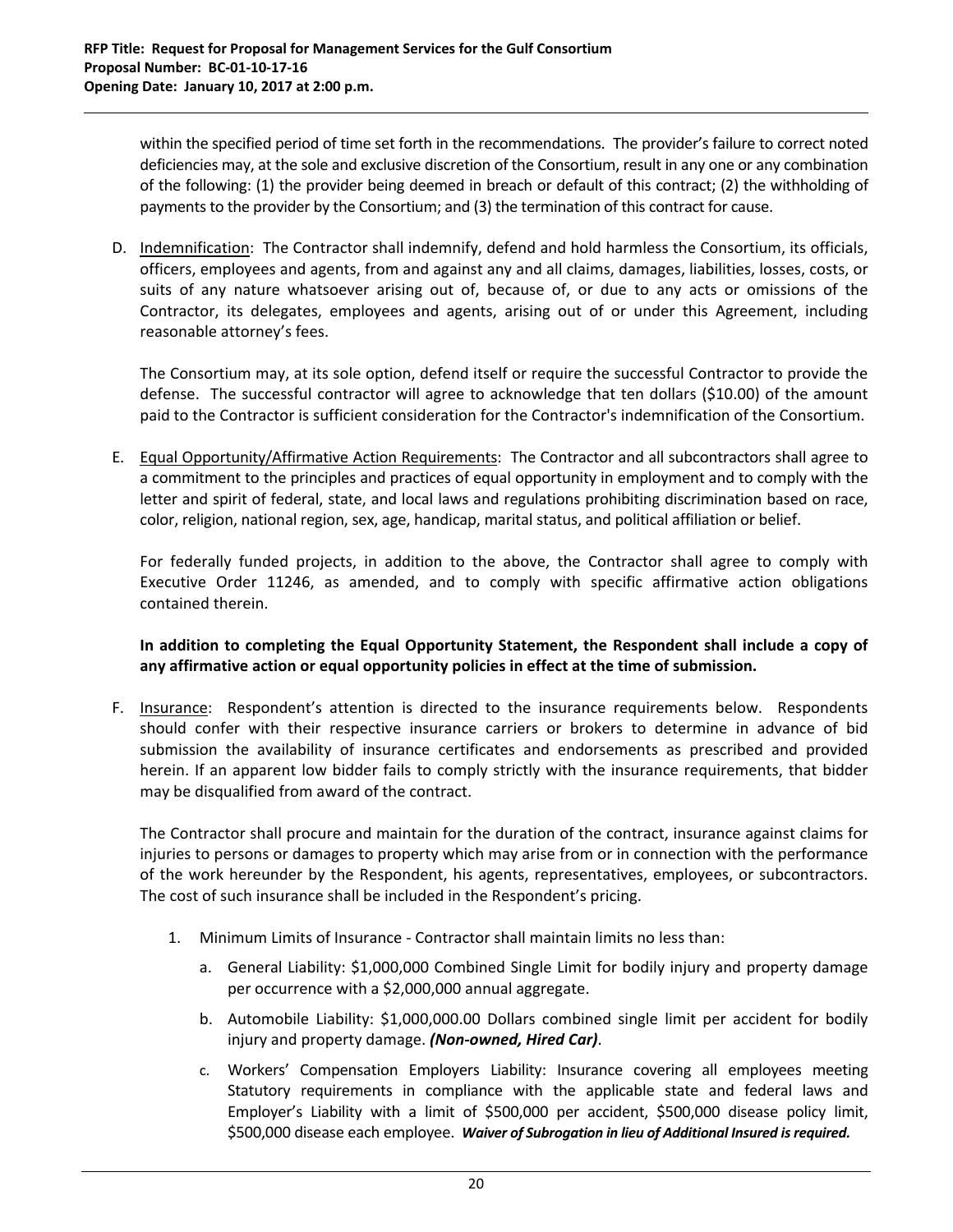d. Professional Liability Insurance, including errors and omissions: for all services provided under the terms of this agreement with minimum limits of \$1,000,000.00 Dollars per occurrence; or claims made form with "tail coverage" extending three (3) years beyond the term of the agreement. Proof of "tail coverage" must be submitted with the invoice for final payment.

- 2. Deductibles and Self-Insured Retentions Any deductibles or self-insured retentions must be declared to and approved by the County. At the option of the Consortium, either: the insurer shall reduce or eliminate such deductibles or self‐insured retentions as respects the Consortium, its officers, officials, employees and volunteers; or the Contractor shall procure a bond guaranteeing payment of losses and related investigations, claim administration, and defense expenses.
- 3. Other Insurance Provisions The policies are to contain, or be endorsed to contain, the following provisions:
	- a. General Liability and Automobile Liability Coverages *(Consortium is to be named as Additional Insured).*
		- i. The Consortium, its officers, officials, employees and volunteers are to be covered as additional insureds as respects; liability arising out of activities performed by or on behalf of the Contractor, including the insured's general supervision of the Contractor; products and completed operations of the Contractor; premises owned, occupied or used by the Contractor; or automobiles owned, leased, hired or borrowed by the Contractor. The coverage shall contain no special limitations on the scope of protections afforded the Consortium, its officers, officials, employees or volunteers.
		- ii. The Contractor's insurance coverage shall be primary insurance as respects the Consortium, it officers, officials, employees and volunteers. Any insurance of self‐ insurance maintained by the Consortium, its officers, officials, employees or volunteers shall be excess of the Contractor's insurance and shall not contribute with it. Contractor hereby waives subrogation rights for loss or damage against the county.
		- iii. Any failure to comply with reporting provisions of the policies shall not affect coverage provided to the Consortium, its officers, officials, employees or volunteers.
		- iv. The Contractor's insurance shall apply separately to each insured against whom claim is made or suit is brought, except with respect to the limits of the insurer's liability.
		- v. Companies issuing the insurance policy, or policies, shall have no recourse against the Consortium for payment of premiums or assessments for any deductibles with are all at the sole responsibility and risk of Contractor.
	- b. All Coverages ‐ Each insurance policy required by this clause shall be endorsed to state that coverage shall not be suspended, voided, canceled by either party, reduced in coverage or in limits except after thirty (30) days prior written notice by certified mail, return receipt requested, has been given to the County.
- 4. Acceptability of Insurers Insurance is to be placed with insurers with a Best's rating of no less than A:VII.
- 5. Verification of Coverage Contractor shall furnish the Consortium with certificates of insurance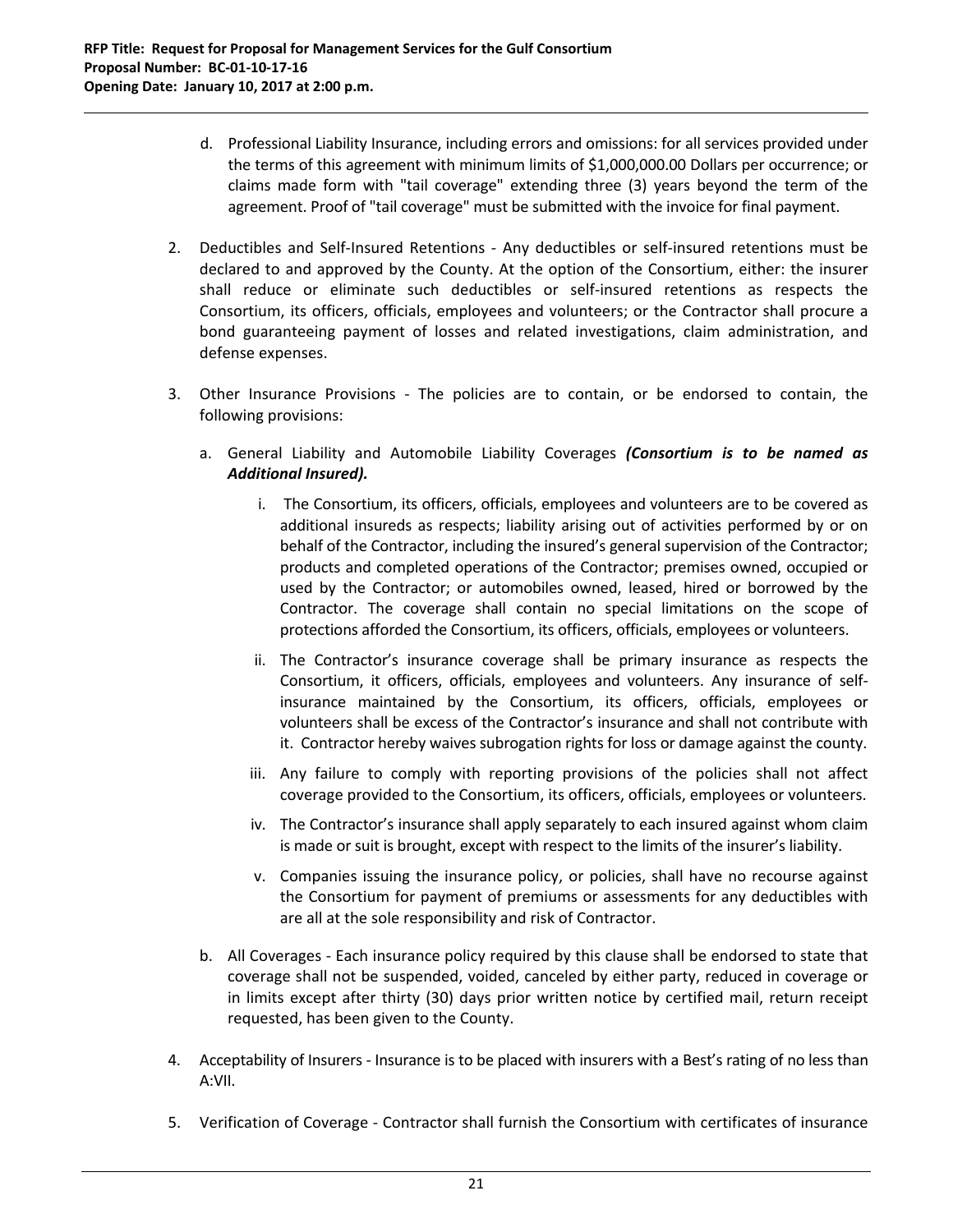and with original endorsements effecting coverage required by this clause. The certificates and endorsements for each insurance policy are to be signed by a person authorized by that insurer to bind coverage on its behalf. All certificates and endorsements are to be received and approved by the Consortium before work commences. The Consortium reserves the right to require complete, certified copies of all required insurance policies at any time.

- 6. Subcontractors ‐ Contractors shall include all subcontractors as insureds under its policies or shall furnish separate certificates and endorsements for each subcontractor. All coverages for subcontractors shall be subject to all of the requirements stated herein.
- G. Compliance with Local, State, and Federal Law, Regulations, and Executive Orders. The contractor will comply will all applicable local, state, and federal law, regulations, executive orders, policies, procedures, and directives, to include 2 CFR 200.326 and 2 CFR 200, Appendix II, as applicable.

- H. No Obligation by Federal Government. The Federal Government is not a party to this contract and is not subject to any obligations or liabilities to the non-Federal entity, contractor, or any other party pertaining to any matter resulting from the contract.
- I. Program Fraud and False or Faudulent Statement or Related Acts. The contractor acknowledges that 31 U.S.C. Chap. 38 (Administrative Remedies for False Claims and Statements) applies to the contractor's actions pertaining to this contract.

# **VIII. ETHICAL BUSINESS PRACTICES:**

- A. Gratuities. It shall be unethical for any person to offer, give or agree to give any Gulf Consortium Board member or Consortium employee or agent, or for any Gulf Consortium Board member or Consortium employee or agent to solicit, demand, accept, or agree to accept from another person, a gratuity or any offer of employment in connection with any decision, approval disapproval, recommendation, or preparation of any part of a program requirement or a purchase request, influencing the content of any specification or procurement standard, rendering of advice, investigation, auditing, or performing in any other advisory capacity in any proceeding or application, request for ruling, determination, claim or controversy, or other particular matter, subcontract, or to any solicitation or proposal therefor.
- B. Kickbacks. It shall be unethical for any payment, gratuity, or offer of employment to be made by or on behalf of a subcontractor under a contract to the prime contractor or higher tier subcontractor or any person associated therewith, as an inducement for the award of a subcontract or order.
- C. The Consortium reserves the right to deny award or immediately suspend any contract resulting from this proposal pending final determination of charges of unethical business practices. At its sole discretion, the Consortium may deny award or cancel the contract if it determines that unethical business practices were involved.

# **REMAINDER OF PAGE INTENTIONALLY LEFT BLANK**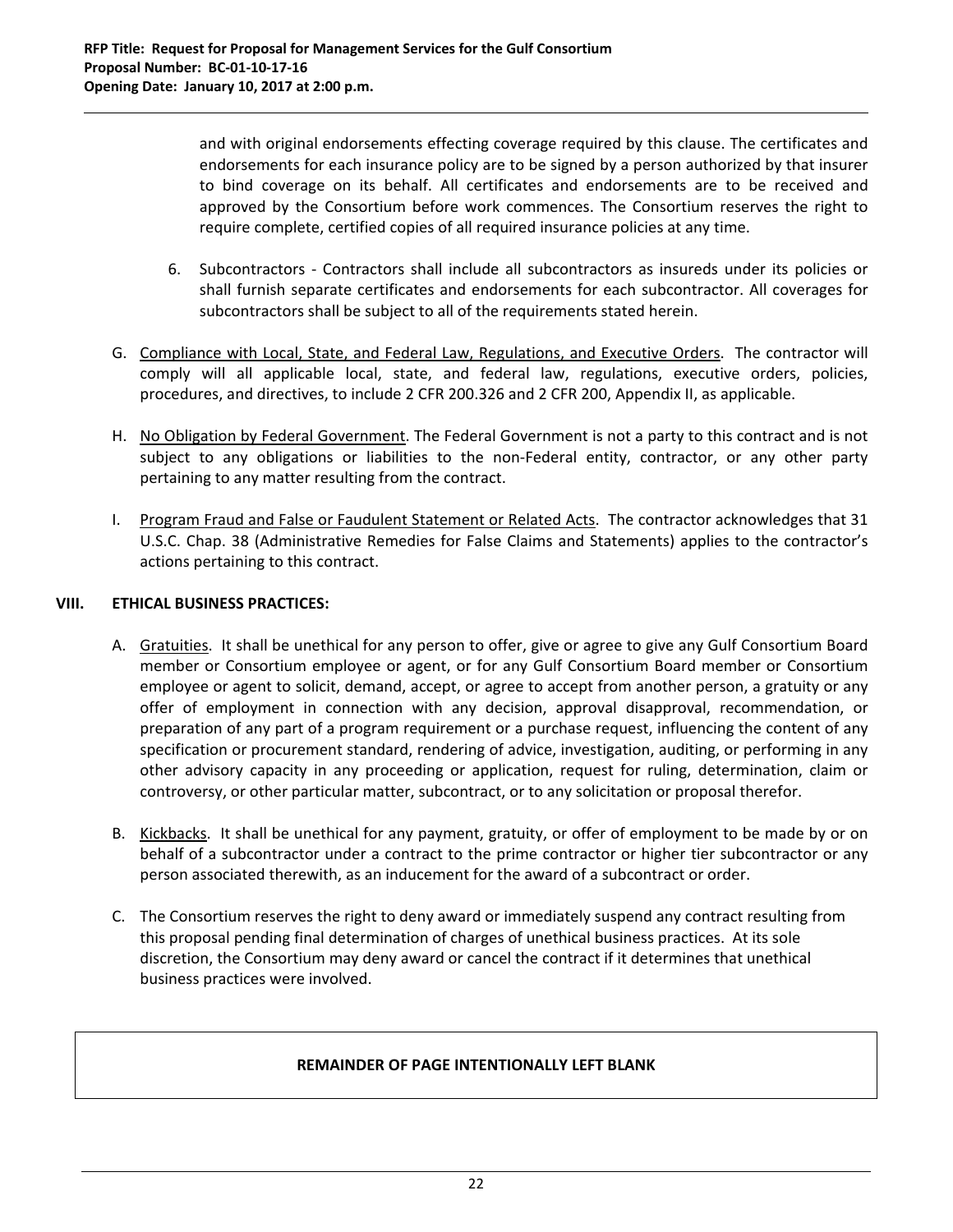# **PROPOSAL RESPONSE COVER SHEET**

This page is to be completed and included as the cover sheet for your Proposal prepared in response to the subject Request for Proposals (RFP).

The Gulf Consortium, reserves the right to accept or reject any and/or all Proposals in the best interest of the Consortium.

Shelly Kelley, Leon County Purchasing Director

Lynn Hoshihara, General Counsel, Gulf Consortium

This solicitation response is submitted in response to the subject RFP by the below named firm/individual by the undersigned authorized representative.

|                                                 | (Firm Name)                                                                                                          |  |
|-------------------------------------------------|----------------------------------------------------------------------------------------------------------------------|--|
| BY                                              | (Authorized Representative)                                                                                          |  |
|                                                 | (Printed or Typed Name)                                                                                              |  |
| <b>ADDRESS</b>                                  |                                                                                                                      |  |
| CITY, STATE, ZIP                                |                                                                                                                      |  |
| <b>E-MAIL ADDRESS</b>                           | <u> 1989 - Andrea Santa Andrea Andrea Santa Andrea Andrea Andrea Andrea Andrea Andrea Andrea Andrea Andrea Andre</u> |  |
| <b>TELEPHONE</b>                                |                                                                                                                      |  |
| <b>FAX</b>                                      | <u> 1989 - Johann Stein, Amerikaansk politiker (* 1958)</u>                                                          |  |
| <b>ADDENDA ACKNOWLEDGMENTS: (IF APPLICABLE)</b> |                                                                                                                      |  |
| Addendum #1 dated _______                       |                                                                                                                      |  |
| Addendum #2 dated ________                      | Initials                                                                                                             |  |

Addendum #3 dated \_\_\_\_\_\_\_\_\_ Initials \_\_\_\_\_\_\_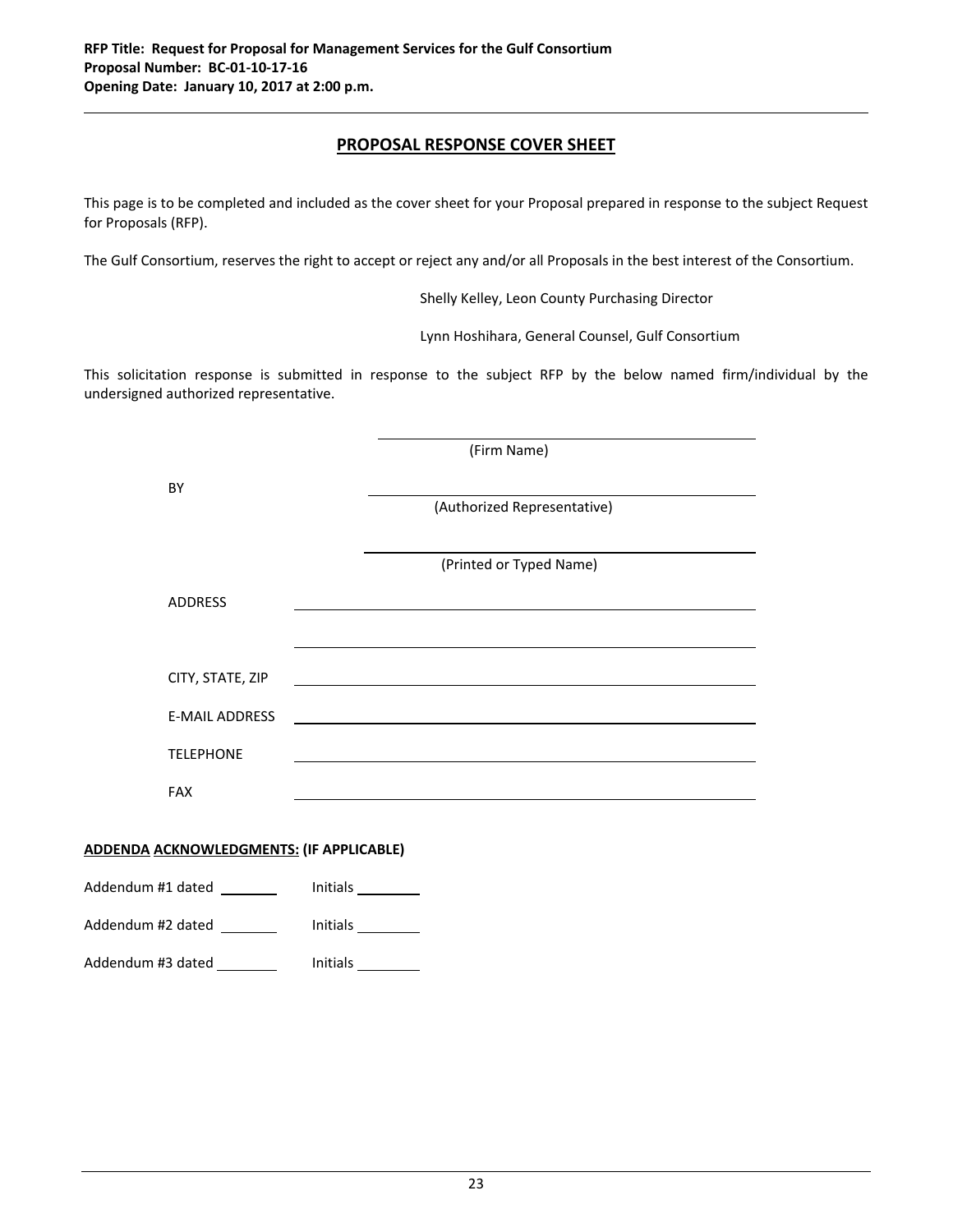#### **EQUAL OPPORTUNITY/AFFIRMATIVE ACTION STATEMENT**

- 1. The contractors and all subcontractors hereby agree to a commitment to the principles and practices of equal opportunity in employment and to comply with the letter and spirit of federal, state, and local laws and regulations prohibiting discrimination based on race, color, religion, national region, sex, age, handicap, marital status, and political affiliation or belief.
- 2. The contractor agrees to comply with Executive Order 11246, as amended, and to comply with specific affirmative action obligations contained therein.

| Signed: |  |
|---------|--|
| Title:  |  |

Firm: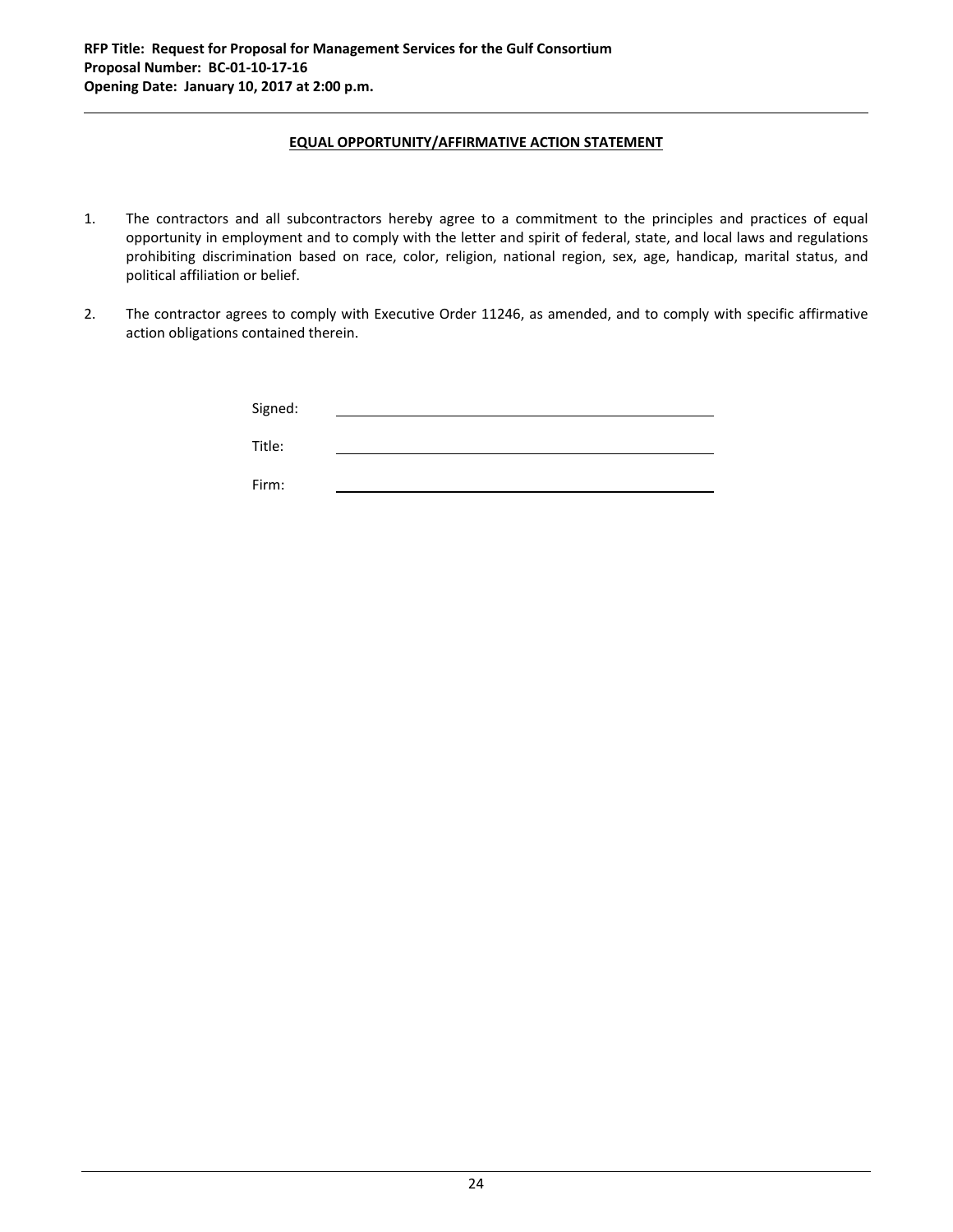#### **INSURANCE CERTIFICATION FORM**

To indicate that Bidder/Respondent understands and is able to comply with the required insurance, as stated in the bid/RFP document, Bidder/Respondent shall submit this insurance sign‐off form, signed by the company Risk Manager or authorized manager with risk authority.

A. Is/are the insurer(s) to be used for all required insurance (except Workers' Compensation) listed by Best with a rating of no less than A:VII?

|    | OF HOTESS LITERED AT VILE                                        |                                                                                                                               |
|----|------------------------------------------------------------------|-------------------------------------------------------------------------------------------------------------------------------|
|    | $\perp$ YES                                                      | <b>NO</b>                                                                                                                     |
|    | <b>Commercial General</b><br>Liability:                          | Indicate Best Rating:<br>Indicate Best Financial Classification:                                                              |
|    | <b>Business Auto:</b>                                            | Indicate Best Rating:<br>Indicate Best Financial Classification:                                                              |
|    | Professional Liability: Indicate Best Rating:                    | Indicate Best Financial Classification:                                                                                       |
| 1. |                                                                  | Is the insurer to be used for Workers' Compensation insurance listed by Best with a rating of no less than A:VII?             |
|    | $\Box$ YES                                                       | <b>NO</b>                                                                                                                     |
|    | Indicate Best Rating:<br>Indicate Best Financial Classification: |                                                                                                                               |
|    |                                                                  | If answer is NO, provide name and address of insurer:                                                                         |
|    |                                                                  |                                                                                                                               |
| 2. |                                                                  | Is the Respondent able to obtain insurance in the following limits (next page) as required for the services agreement?        |
|    | <b>YES</b>                                                       | <b>NO</b>                                                                                                                     |
|    |                                                                  | A A 4 Lucurance will be placed with Florida admitted insurers unless otherwise accepted by Leon County Insurers will have A M |

Insurance will be placed with Florida admitted insurers unless otherwise accepted by Leon County. Insurers will have A.M. Best ratings of no less than A:VII unless otherwise accepted by Leon County.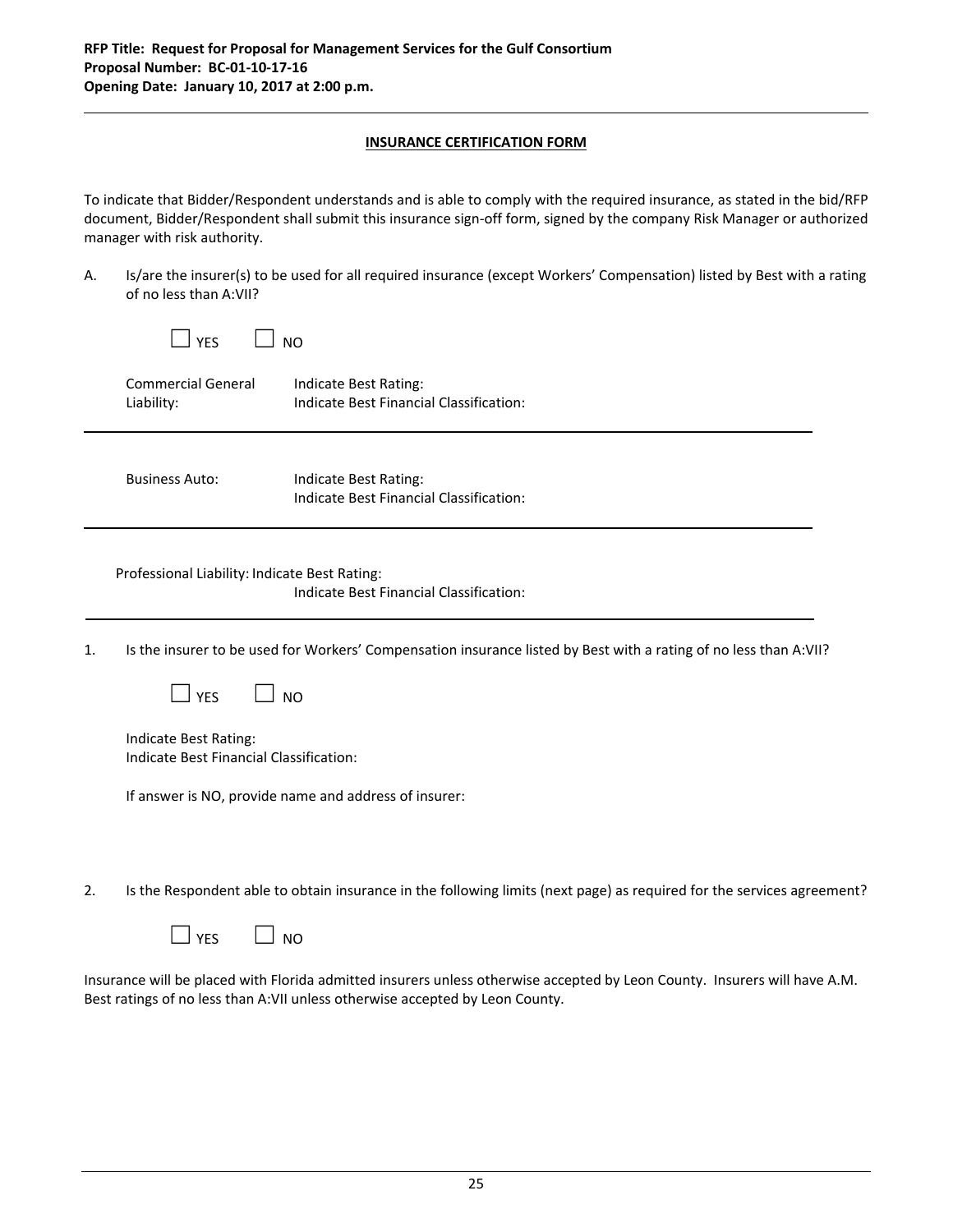#### Required Coverage and Limits

The required types and limits of coverage for this bid/request for proposals are contained within the solicitation package. Be sure to carefully review and ascertain that bidder/proposer either has coverage or will place coverage at these or higher levels.

#### Required Policy Endorsements and Documentation

Certificate of Insurance will be provided evidencing placement of each insurance policy responding to requirements of the contract.

#### Deductibles and Self‐Insured Retentions

Any deductibles or self-insured retentions must be declared to and approved by the County. At the option of the County, either: the insurer shall reduce or eliminate such deductibles or self‐insured retentions as respects the County, its officers, officials, employees and volunteers; or the Contractor shall procure a bond guaranteeing payment of losses and related investigations, claim administration and defense expenses.

Endorsements to insurance policies will be provided as follows:

Additional insured (Leon County, Florida, its Officers, employees and volunteers) ‐ General Liability & Automobile Liability

Primary and not contributing coverage‐ General Liability & Automobile Liability

Waiver of Subrogation (Leon County, Florida, its officers, employees and volunteers)- General Liability, Automobile Liability, Workers' Compensation and Employer's Liability

Thirty days advance written notice of cancellation to County - General Liability, Automobile Liability, Worker's Compensation & Employer's Liability.

Professional Liability Policy Declaration sheet as well as claims procedures for each applicable policy to be provided

Please mark the appropriate box:

| Coverage is in place $\Box$ Coverage will be placed, without exception $\Box$ |  |
|-------------------------------------------------------------------------------|--|

The undersigned declares under penalty of perjury that all of the above insurer information is true and correct.

| Name |                         | Signature                                             |
|------|-------------------------|-------------------------------------------------------|
|      | <b>Typed or Printed</b> |                                                       |
| Date |                         | Title                                                 |
|      |                         | (Company Risk Manager or Manager with Risk Authority) |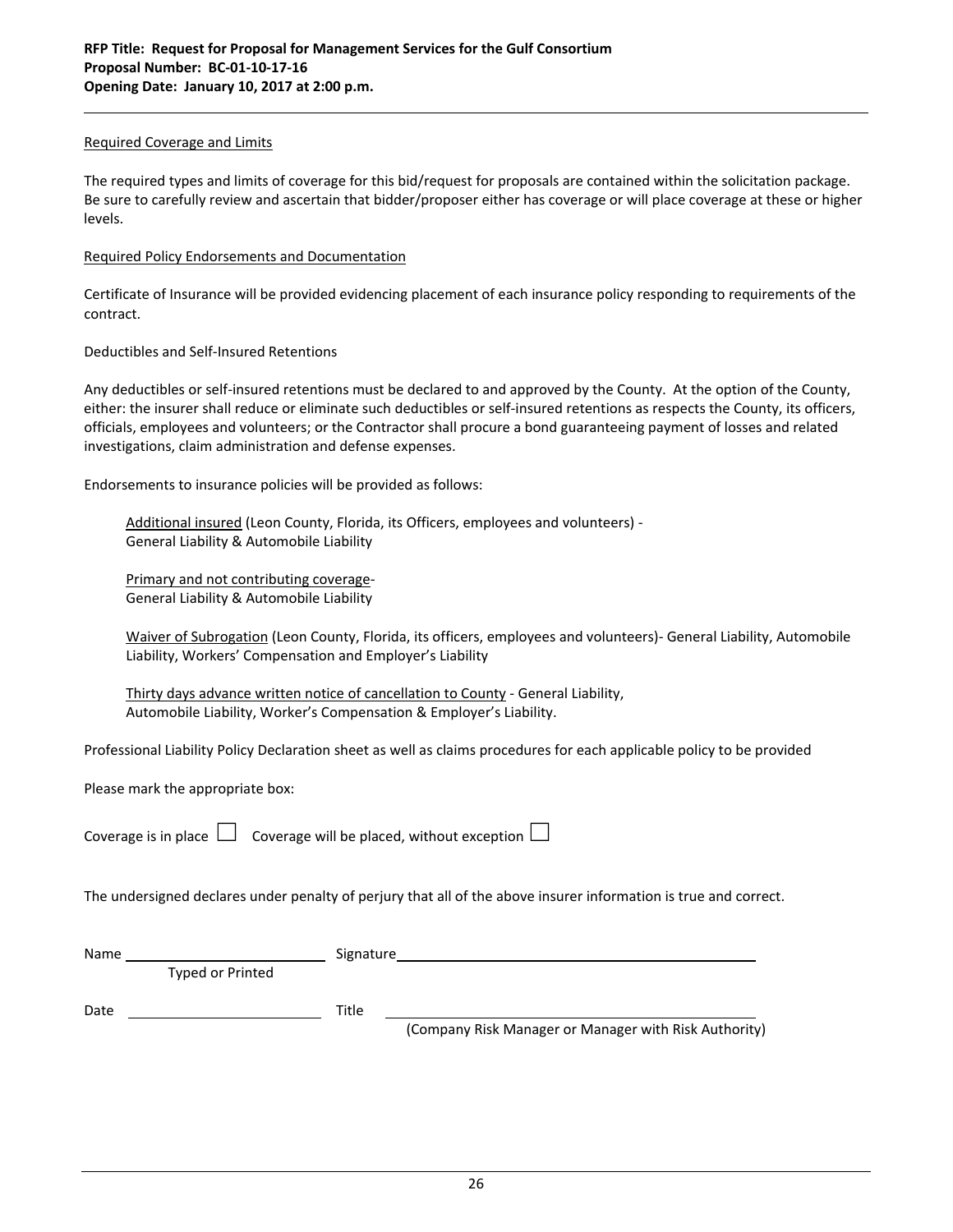### **CERTIFICATION REGARDING DEBARMENT, SUSPENSION, AND OTHER RESPONSIBILITY MATTERS PRIMARY COVERED TRANSACTIONS**

- 1. The prospective primary participant certifies to the best of its knowledge and belief, that it and its principals:
	- a) Are not presently debarred, suspended, proposed for debarment, declared ineligible, or voluntarily excluded from covered transactions by any Federal department or agency;
	- b) Have not within a three‐year period preceding this been convicted of or had a civil judgment rendered against them for commission of fraud or a criminal offense in connection with obtaining, attempting to obtain, or performing a public (Federal, State or local) transaction or contract under a public transaction; violation of Federal or State antitrust statues or commission of embezzlement, theft, forgery, bribery, falsification or destruction of records, making false statements, or receiving stolen property;
	- c) Are not presently indicted for or otherwise criminally or civilly charged by a governmental entity (Federal, State or local) with commission of any of these offenses enumerated in paragraph (1)(b) of this certification; and
	- d) Have not within a three‐year period preceding this application/proposal had one or more public transactions (Federal, State or local) terminated for cause or default.
- 2. Where the prospective primary participant is unable to certify to any of the statements in this certification, such prospective participant shall attach an explanation to this proposal.
- 3. No subcontract will be issued for this project to any party which is debarred or suspended from eligibility to receive federally funded contracts.

<u> 1989 - Andrea San Andrea San Andrea San Andrea San Andrea San Andrea San Andrea San Andrea San Andrea San Andr</u>

<u> 1989 - Johann Stoff, deutscher Stoff, der Stoff, der Stoff, der Stoff, der Stoff, der Stoff, der Stoff, der S</u>

Signature

Title

Contractor/Firm

<u> 1980 - Johann Barn, mars ann an t-Amhain Aonaich an t-Aonaich an t-Aonaich ann an t-Aonaich ann an t-Aonaich</u>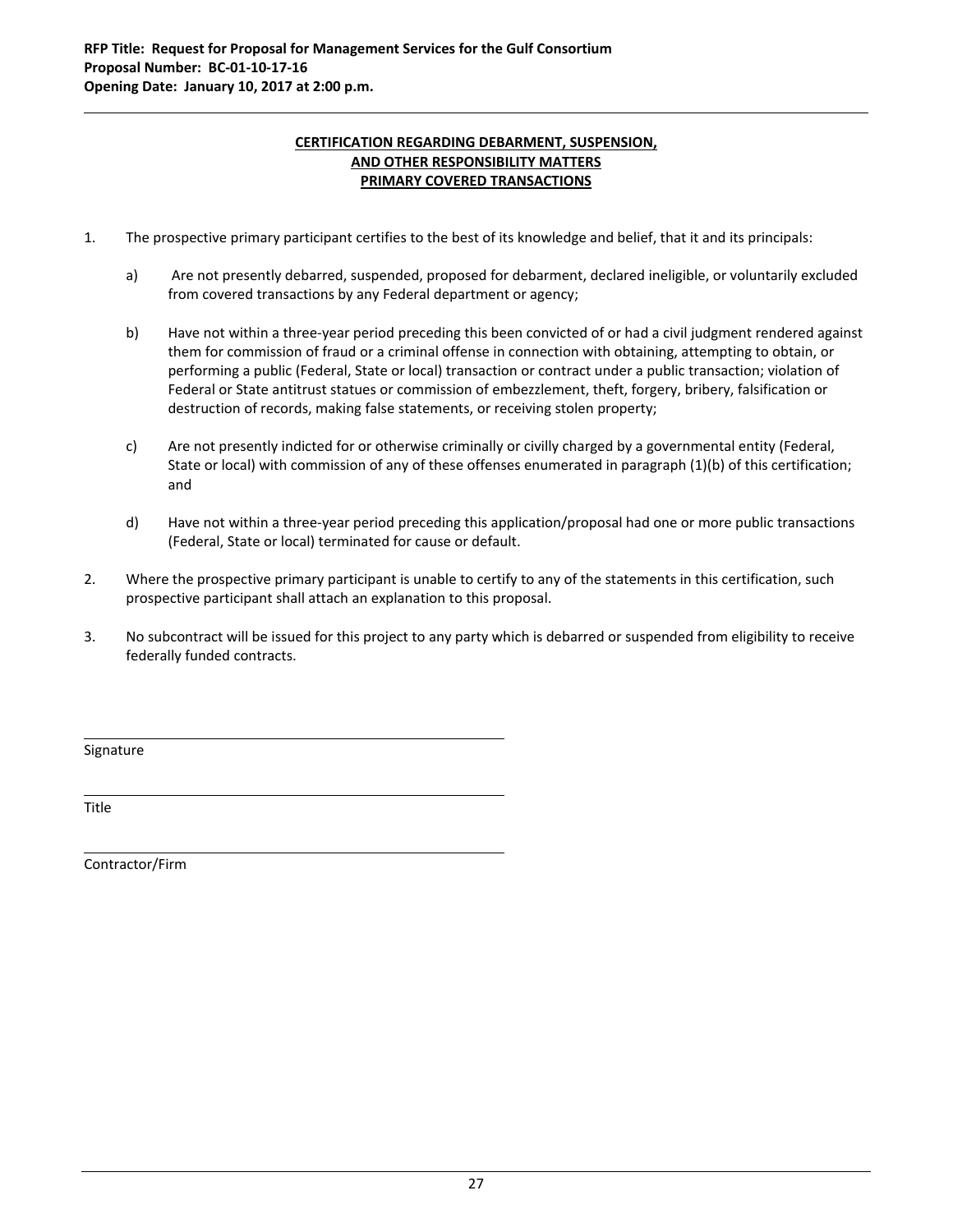#### **AFFIDAVIT CERTIFICATION IMMIGRATION LAWS**

Leon County will not intentionally award County contracts to any contractor who knowingly employs unauthorized alien workers, constituting a violation of the employment provisions contained in 8 U.S.C. Section 1324 A(e) {Section 274a(e) of the Immigration and Nationality Act ("INA").

Leon County may consider the employment by any Contractor of Unauthorized Aliens a violation of Section 274A(e) of the INA. Such violation by the Recipient of the employment provision contained in Section 274A(e) of the INA shall be **ground for unilateral cancellation of the contract by Leon County.**

BIDDER ATTESTS THAT THEY ARE FULLY COMPLIANT WITH ALL APPLICABLE IMMIGRATION LAWS (SPECIFICALLY TO THE 1986 IMMIGRATION ACT AND SUBSEQUENT AMENDMENTS).

| Company Name: Manual Accounts and Accounts and Accounts and Accounts and Accounts and Accounts and Accounts and Accounts and Accounts and Accounts and Accounts and Accounts and Accounts and Accounts and Accounts and Accoun |                                                        |  |
|--------------------------------------------------------------------------------------------------------------------------------------------------------------------------------------------------------------------------------|--------------------------------------------------------|--|
|                                                                                                                                                                                                                                |                                                        |  |
|                                                                                                                                                                                                                                |                                                        |  |
| COUNTY OF <b>Example 20</b>                                                                                                                                                                                                    |                                                        |  |
| Sworn to and subscribed before me this _____ day of _____________, 20___.                                                                                                                                                      |                                                        |  |
| Personally known                                                                                                                                                                                                               |                                                        |  |
|                                                                                                                                                                                                                                | <b>NOTARY PUBLIC</b>                                   |  |
| OR Produced identification                                                                                                                                                                                                     |                                                        |  |
|                                                                                                                                                                                                                                | My commission expires: 1997 My commission expires:     |  |
| (Type of identification)                                                                                                                                                                                                       |                                                        |  |
|                                                                                                                                                                                                                                | Printed, typed, or stamped commissioned name of notary |  |

The signee of this Affidavit guarantees, as evidenced by the sworn affidavit required herein, the truth and accuracy of this affidavit to interrogatories hereinafter made.

*LEON COUNTY RESERVES THE RIGHT TO REQUEST SUPPORTING DOCUMENTATION, AS EVIDENCE OF SERVICES PROVIDED, AT ANY TIME.*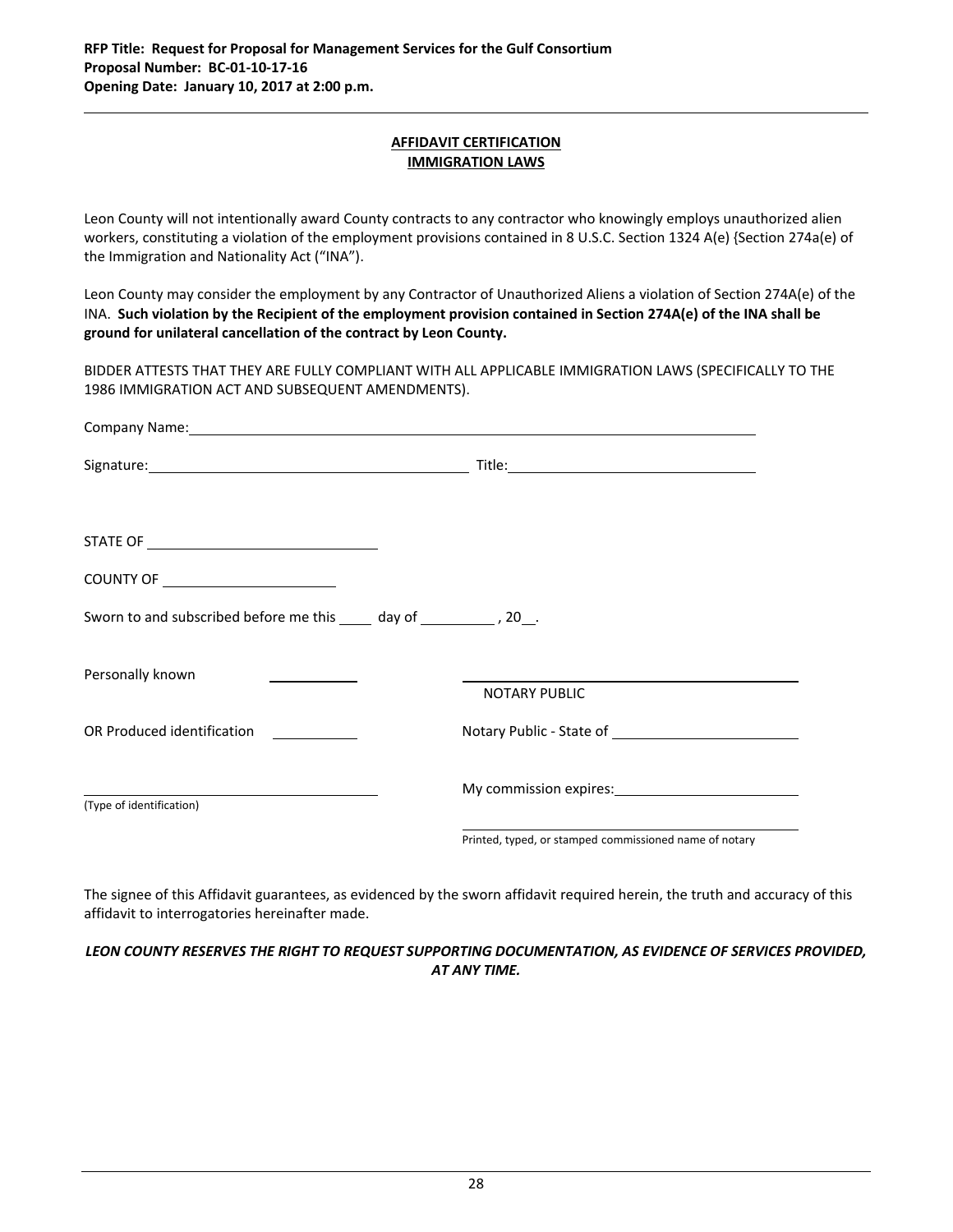# **NON‐COLLUSION AFFIDAVIT**

I, the city of the city of

according to law on my oath, and under penalty of perjury, depose and say that:

1. I am <u>example and the set of the set of the set of the set of the set of the set of the set of the set of the set of the set of the set of the set of the set of the set of the set of the set of the set of the set of the</u>

of the firm of

in response to the Notice for Calling for Proposal for:

Management Services for the Gulf Consortium and that I executed the said proposal with full authority to do so.

- 2. This response has been arrived at independently without collusion, consultation, communication or agreement for the purpose of restricting competition, as to any matter relating to qualifications or responses of any other responder or with any competitor; and, no attempt has been made or will be made by the responder to induce any other person, partnership or corporation to submit, or not to submit, a response for the purpose of restricting competition;
- 3. The statements contained in this affidavit are true and correct, and made with full knowledge that Leon County relies upon the truth of the statements contained in this affidavit in awarding contracts for said project.

(Signature of Responder) (Date)

STATE OF FLORIDA COUNTY OF

PERSONALLY APPEARED BEFORE ME, the undersigned authority, who who, after first being sworn by me, (name of individual signing) affixed his/her signature in the space provided above on this \_\_\_\_\_\_ day of \_\_\_\_\_\_\_\_\_\_\_\_\_\_\_\_\_\_\_\_\_\_\_\_\_\_\_\_\_\_\_\_\_ 20\_\_\_\_\_\_.

<u> 1980 - Jan Salam Barat, manazarta da kasas da shekara 1980 - André a Salam Barat, ma</u>

<u> 1980 - Andrea Barbara, martxa eta politikaria (h. 1980).</u><br>2001 - Andrea Brasilia, inpresidentziar eta politikaria (h. 1980).

NOTARY PUBLIC

My Commission Expires: